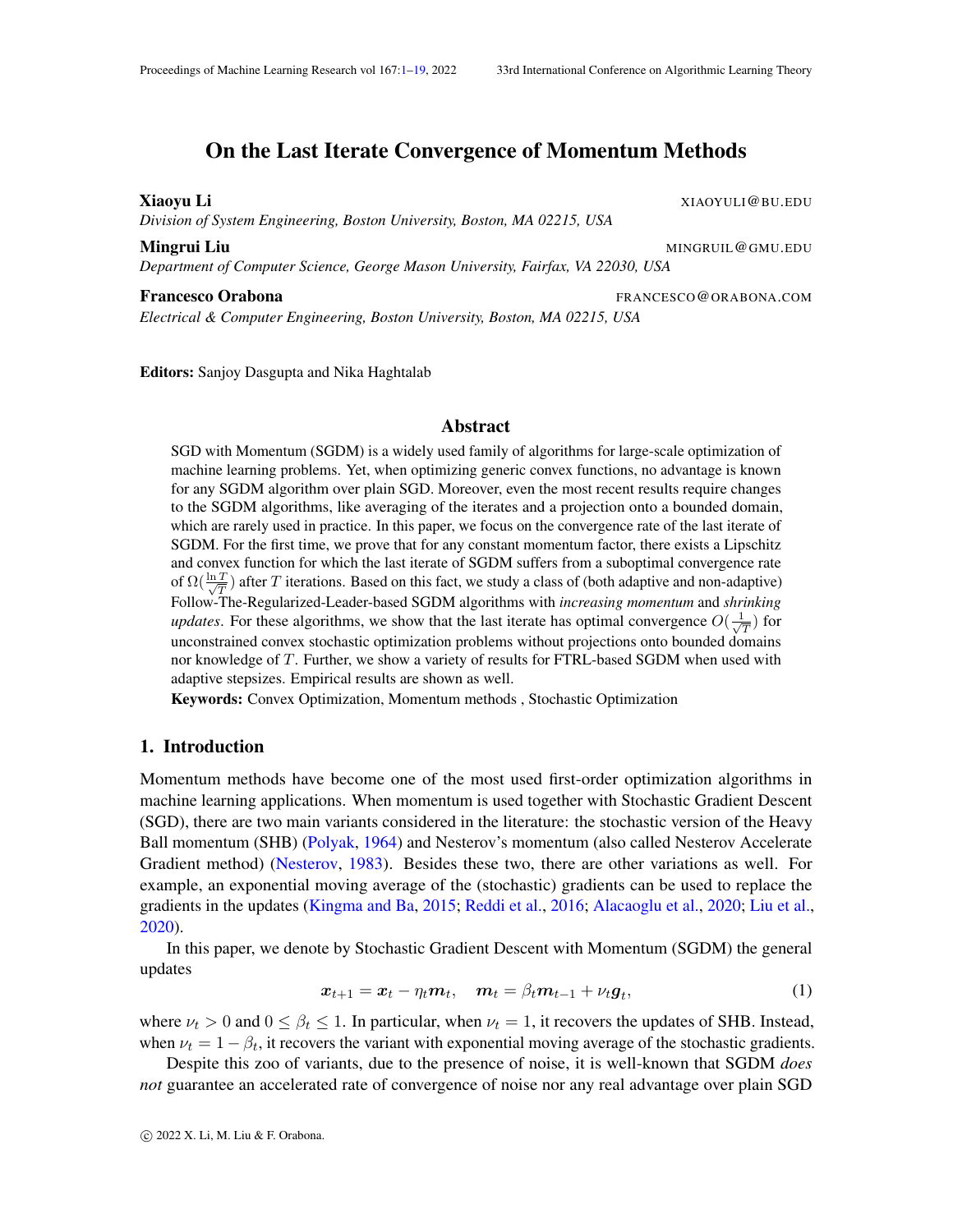on generic convex problems. For example, recent works have proved that a variant of SGD with momentum improves only the non-dominant terms in the convergence rate on some specific stochastic problems [\(Dieuleveut et al.,](#page-13-1) [2017;](#page-13-1) [Jain et al.,](#page-14-2) [2018\)](#page-14-2). Moreover, often an idealized version of SGDM is used in the theoretical analysis rather than the actual SGDM people use in practice. For example, projections onto bounded domains at each step, averaging of the iterates (e.g., [Alacaoglu et al.,](#page-13-0) [2020\)](#page-13-0), and knowledge of the total number of iterations [\(Ghadimi and Lan,](#page-13-2) [2012\)](#page-13-2) are often assumed. Overall, recent analyses seem unable to pinpoint any advantage of using a momentum term in SGD in the stochastic optimization of general convex functions.

In this paper, to show a discriminant difference between SGD and SGDM, we focus on the convergence of the last iterate. Hence, we study the convergence of the *last iterate* of SGDM for unconstrained optimization of convex functions. Unfortunately, our first result is a negative one: We show that the last iterate of SGDM can have a suboptimal convergence rate for *any constant momentum setting*.

Hence, motivated by the above result, we analyze yet another variant of SGDM. We start from the very recent observation [\(Defazio,](#page-13-3) [2020\)](#page-13-3) that SGDM can be seen as a primal averaging procedure [\(Nesterov and Shikhman,](#page-15-3) [2015;](#page-15-3) [Tao et al.,](#page-15-4) [2018;](#page-15-4) [Cutkosky,](#page-13-4) [2019\)](#page-13-4) applied to the iterates of Online Mirror Descent (OMD) [\(Nemirovsky and Yudin,](#page-15-5) [1983;](#page-15-5) [Warmuth and Jagota,](#page-16-0) [1997\)](#page-16-0). Based on this fact, we analyze SGDM algorithms based on the Follow-the-Regularized-Leader (FTRL) framework<sup>[1](#page-1-0)</sup> [\(Shalev-Shwartz,](#page-15-6) [2007;](#page-15-6) [Abernethy et al.,](#page-13-5) [2008\)](#page-13-5) and the primal averaging. The use of FTRL instead of OMD removes the necessity of projections onto bounded domains, while the primal averaging acts as a momentum term and guarantees the optimal convergence of the last iterate. The resulting algorithm has an *increasing momentum* and *shrinking updates* that precisely allow to avoid our lower bound.

More in detail, we prove that the expected suboptimality gap of the last iterate of FTRL-based SGDM converges at the optimal rate of  $O(1/\sqrt{T})$  on convex functions, without assuming bounded domains nor the knowledge of the total number of iterations. This also disproves a more general conjecture than the one in [\(Jain et al.,](#page-14-3) [2019,](#page-14-3) [2021\)](#page-14-4), removing the bounded assumption. Moreover, we show that our construction is general enough to allow for an entire family of FTRL-based SGDM methods, both adaptive and non-adaptive. For example, we show that "adaptive" learning rates give rise to convergence rates that are adaptive to gradients, noise, and to the interpolation regime.

The rest of the paper is organized as follows: We discuss the related work in Section [2](#page-1-1) and the setting and assumptions in Section [3.](#page-3-0) We then present our main results: the lower bound (Section [4\)](#page-3-1) and the new FTRL-based SGDM (Section [5\)](#page-6-0). Finally, in Section [6](#page-11-0) we present an empirical evaluation of our algorithms and in Section [7](#page-12-0) we outline a future work direction.

## <span id="page-1-1"></span>2. Related Work

Stochastic Momentum Methods SGDM has become a popular tool in deep learning and its impor-tance has been discussed by recent studies [\(Sutskever et al.,](#page-15-7) [2013\)](#page-15-7). [Polyak](#page-15-0) [\(1964\)](#page-15-0) first proposed the use of momentum in gradient descent, calling it the Heavy-Ball method. In the stochastic setting, there are multiple work analyzing the use of momentum in SGD. In particular, [Yang et al.](#page-16-1) [\(2016\)](#page-16-1) prove a convergence rate of  $O(1/\sqrt{T})$  for the averaged iterate in the convex setting, and for an iterate taken uniformly at random in the nonconvex setting. [Liu et al.](#page-14-1) [\(2020\)](#page-14-1) provide a convergence analysis

<span id="page-1-0"></span><sup>1.</sup> FTRL is known in the offline optimization literature as Dual Averaging (DA) [\(Nesterov,](#page-15-8) [2009\)](#page-15-8), but in reality, DA is a special case of FTRL when the functions are linearized.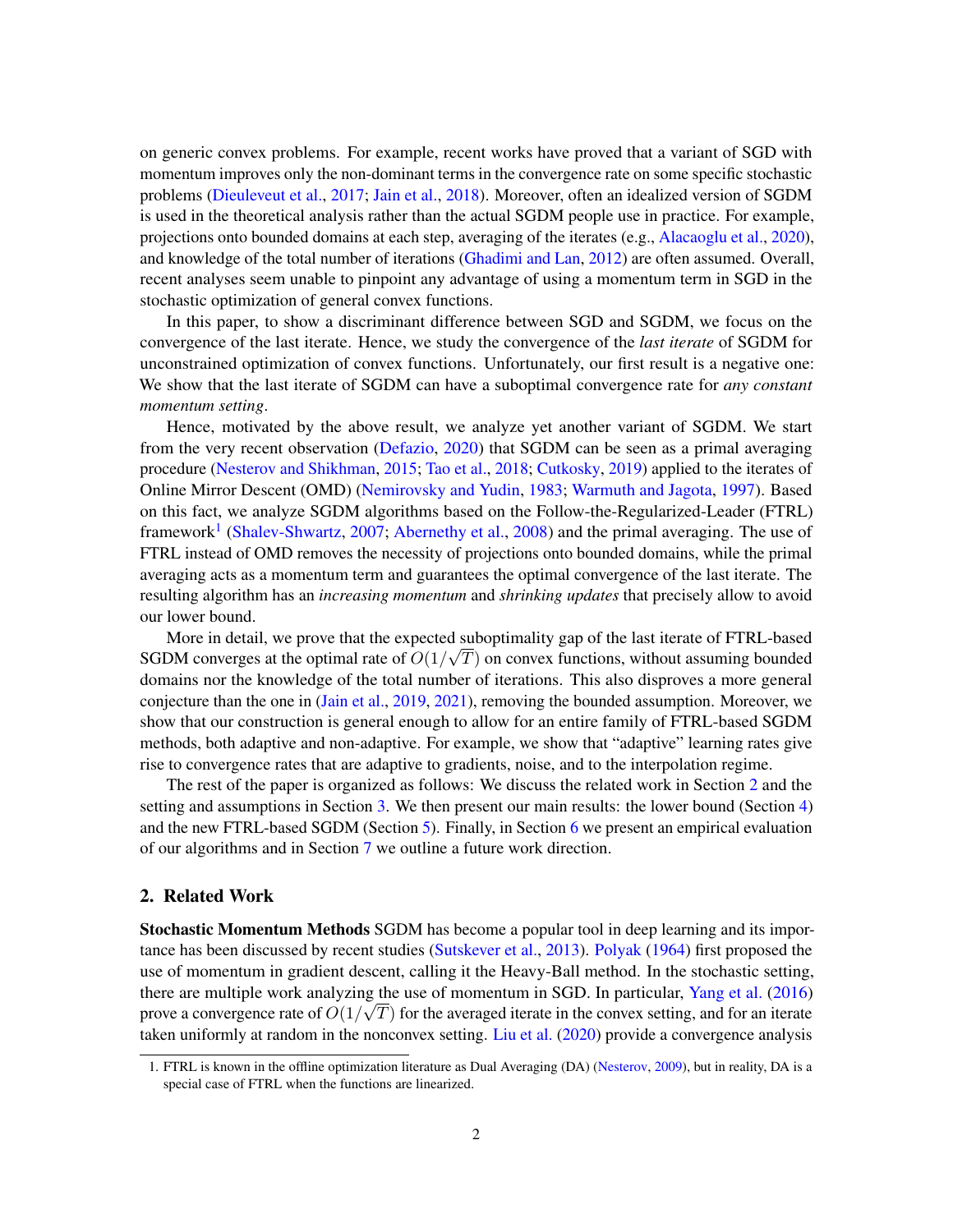for SGDM and Multistage SGDM for smooth functions in the strongly convex and nonconvex settings. Also, adaptive variants of momentum methods [\(Kingma and Ba,](#page-14-0) [2015;](#page-14-0) [Reddi et al.,](#page-15-9) [2018;](#page-15-9) [Luo et al.,](#page-14-5) [2018\)](#page-14-5) are very popular in the deep learning literature, even if their guarantees are only for the online convex optimization setting assuming a decreasing momentum factor and projections onto bounded domains. [Alacaoglu et al.](#page-13-0) [\(2020\)](#page-13-0) recently removed the assumption of a vanishing momentum factor, but they still require projections over a bounded domain. In the non-convex and smooth case, [Cutkosky and Orabona](#page-13-6) [\(2019\)](#page-13-6) introduce a variant of SGDM with a variance-reduction effect and a faster convergence rate than SGD on non-convex functions, but it requires two stochastic gradients per step.

ilents per step.<br>**Lower Bound** [Harvey et al.](#page-13-7) [\(2019\)](#page-13-7) prove the tight convergence bound  $O(\ln T / \sqrt{T})$  of the last iterate of SGD for convex and Lipschitz functions. [Kidambi et al.](#page-14-6) [\(2018\)](#page-14-6) provide a lower bound for the Heavy Ball method for least square regression problems. To the best of our knowledge, there is no lower bound for the last iterate of SGDM in the general non-smooth non-strongly-convex setting.

Last Iterate Convergence of SGDM [Nesterov and Shikhman](#page-15-3) [\(2015\)](#page-15-3) introduces a quasi-monotone subgradient method, which uses double averaging (both in Primal and Dual) based on Dual Averaging, to achieve the optimal convergence of the last iterate for the convex and Lipschitz functions. However, they just considered the batch case. This approach was then rediscovered and extended by [Cutkosky](#page-13-4) [\(2019\)](#page-13-4). Our FTRL-based SGDM is a generalization of the approach in [Nesterov and Shikhman](#page-15-3) [\(2015\)](#page-15-3) with generic regularizers and stochastic gradients. [Tao et al.](#page-15-4) [\(2018\)](#page-15-4) extends [Nesterov and](#page-15-3) [Shikhman](#page-15-3) [\(2015\)](#page-15-3)'s method to Mirror Descent, calling it stochastic primal averaging. They recover the same bound for convex functions, again with a bounded domain assumption. [Defazio](#page-13-3) [\(2020\)](#page-13-3) points out that the sequence generated by the stochastic primal averaging [\(Tao et al.,](#page-15-4) [2018\)](#page-15-4) can be identical to that of stochastic gradient descent with momentum for specific choices of the hyper-parameters. Accordingly, they give a Lyapunov analysis in the nonconvex and smooth case. Based on this work, [Jelassi and Defazio](#page-14-7) [\(2020\)](#page-14-7) introduce "Modernized dual averaging method", which is actually equal to the one by [Nesterov and Shikhman](#page-15-3) [\(2015\)](#page-15-3). They also give a similar Lyapunov analysis as in [Defazio](#page-13-3) [\(2020\)](#page-13-3) with specific choices of hyper-parameters in the non-convex and smooth optimization Detazio (2020) with spectric choices of hyper-parameters in the non-convex and smooth optimization setting, where they assume a bounded domain and get a convergence bound  $O(\ln T/\sqrt{T})$ . Recently, [Tao et al.](#page-15-10) [\(2021\)](#page-15-10) propose the very same algorithm as in [Tao et al.](#page-15-4) [\(2018\)](#page-15-4) and analyze it as a modified Polyak's Heavy-ball method (already pointed out by [Defazio](#page-13-3) [\(2020\)](#page-13-3)). They give an analysis in the convex cases and extend it to an adaptive version, obtaining in both cases an optimal convergence of the last iterate. However, they still assume the use of projections onto bounded domains.

Last iterate convergence rate  $O(\frac{-1}{\sqrt{2}})$  $\frac{1}{T}$ ) [Ghadimi and Lan](#page-13-2) [\(2012\)](#page-13-2) present the last iterate of AC-SA [\(Nemirovski et al.,](#page-14-8) [2009;](#page-14-8) [Lan,](#page-14-9) [2012\)](#page-14-9) for convex functions in the unconstrained setting, that in the Euclidean case reduces to SGD with an increasing Nesterov momentum, showing that it can achieve a convergence rate  $O(\frac{1}{\sqrt{2}})$  $\frac{1}{T}$ ) if the number of iterations T is known in advance. [Sebbouh](#page-15-11) [et al.](#page-15-11) [\(2021\)](#page-15-11) analyze Stochastic Heavy Ball-Iterave Moving Average method (SHB-IMA), which is equal to the Stochastic Heavy Ball method (SHB) with a specific choice of hyper-parameters. They prove a convergence rate for the last iterate of of  $O(\frac{1}{\sqrt{2}})$  $\equiv_{\overline{T}}$ ) if T is given in advance, and is  $O(\frac{\ln T}{\sqrt{T}})$  if T is unknown. [Jain et al.](#page-14-3) [\(2019,](#page-14-3) [2021\)](#page-14-4) conjecture that under assumption (H3') (see  $\sqrt{T}$  is the summontangle of  $\frac{d}{dt}$  (1991),  $\frac{d}{dt}$  conjugated that the summon (i.e.) (see  $\frac{DG\ln T}{\sqrt{m}}$  $\frac{\ln T}{T}$  is information-theoretically optimal", where D is the diameter of the bounded domain. This was already disproved by the results in [Tao et al.](#page-15-10) [\(2021\)](#page-15-10), but here we disprove it even in the more challenging unconstrained setting.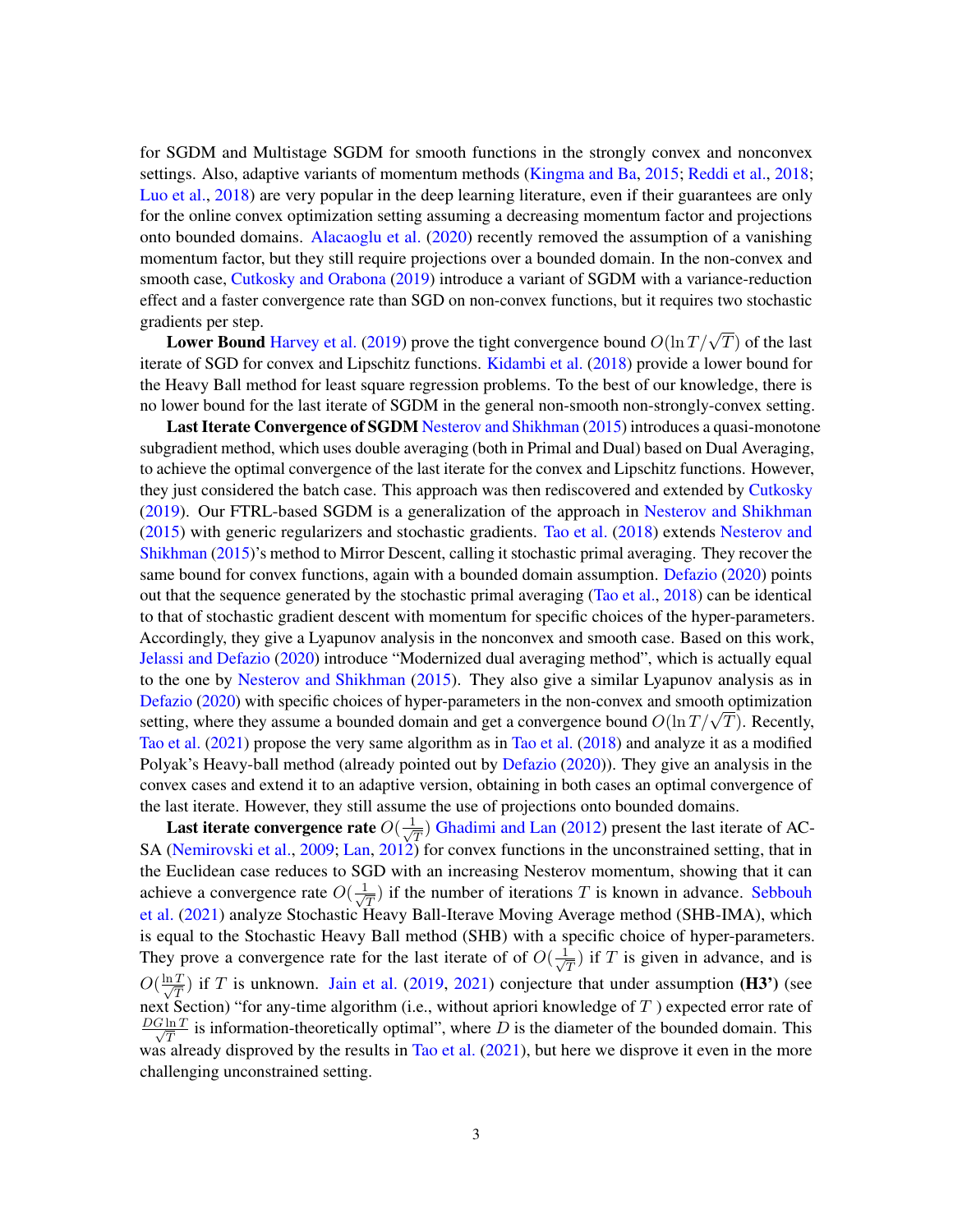<span id="page-3-2"></span>

| Algorithm      | Assumption                                | Bounded<br>Domain | Requires       | Rate                                                      | Reference               |
|----------------|-------------------------------------------|-------------------|----------------|-----------------------------------------------------------|-------------------------|
| Adaptive-HB    | (H3')                                     | Yes               | N <sub>0</sub> | $O(\frac{1}{\sqrt{T}})$                                   | Tao et al. (2021)       |
| <b>SHB-IMA</b> | $(H1) + (H2)$                             | N <sub>0</sub>    | <b>Yes</b>     | $O(\frac{1}{\sqrt{T}})$                                   | Sebbouh et al. (2021)   |
|                |                                           |                   | No             | $O(\frac{\ln T}{\sqrt{T}})$                               |                         |
| $AC-SA$        | $(H2) + (H1)$<br>or<br>$(H2)$ + Lipschitz | N <sub>0</sub>    | <b>Yes</b>     | $O(\frac{1}{\sqrt{T}})$                                   | Ghadimi and Lan (2012)  |
| FTRL-SGDM      | (H <sub>3</sub> )                         | N <sub>0</sub>    | N <sub>0</sub> | $O(\frac{1}{\sqrt{T}})$                                   | This paper, Corollary 1 |
|                | $(H1)+(H2)+(H3')$                         | N <sub>0</sub>    | N <sub>o</sub> | $\overline{O(\frac{\ln T}{T} + \frac{\sigma}{\sqrt{T}})}$ | This paper, Corollary 4 |

Table 1: Last iterate convergence of momentum methods in convex setting

We summarize the results on the last iterate convergence for convex optimization and their assumptions in Table [1.](#page-3-2) The assumptions are defined in the next section.

## <span id="page-3-0"></span>3. Problem Set-up

**Notation** We denote vectors by bold letters, e.g.  $x \in \mathbb{R}^d$ . All standard operations on the vectors, e.g.,  $\boldsymbol{x} \boldsymbol{y}, \boldsymbol{x} / \boldsymbol{y},$  $\sqrt{x}$  and  $x < y$ , are to be considered element-wise. We denote by  $\mathbb{E}[\cdot]$  the expectation with respect to the underlying probability space and by  $\mathbb{E}_t[\cdot]$  the conditional expectation with respect to the past. Any norm without particular notation in this work is the  $\ell_2$  norm.

Setting We consider the unconstrained optimization problem  $\min_{\bm{x} \in \mathbb{R}^d} f(\bm{x})$ , where  $f(\bm{x}) : \mathbb{R}^d \to$  $\mathbb R$  is a convex function and we denote its infimum by  $f^*$ . We also assume to have access to a first-order black-box optimization oracle that returns a stochastic subgradient in any point  $x \in \mathbb{R}^d$ . In particular, we assume that we receive a vector  $g(x, \xi)$  such that  $\mathbb{E}_{\xi} [g(x, \xi)] = \nabla f(x)$  for any  $x \in \mathbb{R}^d$ . To make the notation concise, we let  $g_t \triangleq g(x_t, \xi_t)$  and  $\mathbb{E}_t[g_t] = \nabla f(x_t), \forall t$ .

We will make different assumptions on the objective function  $f$ . Sometimes, we will assume that

• (H1)  $f$  is L-smooth, that is,  $f$  is continuously differentiable and its gradient is L-Lipschitz, i.e.,  $\|\nabla f(\boldsymbol{x}) - \nabla f(\boldsymbol{y})\| \le L \|\boldsymbol{x} - \boldsymbol{y}\|.$ 

We also use one or more of the following assumptions on the stochastic gradients  $g_t$ .

- (H2) bounded variance:  $\mathbb{E}_t ||g_t \nabla f(\boldsymbol{x}_t)||^2 \leq \sigma^2$ .
- (H3) bounded in expectation:  $\mathbb{E} ||g_t||^2 \leq G^2$ .
- (H3')  $\ell_2$  bounded:  $||g_t|| \leq G$ .
- (H3")  $\ell_{\infty}$  bounded:  $||g_t||_{\infty} \leq G_{\infty}$ .

## <span id="page-3-1"></span>4. Lower bound for SGDM

First of all, as we discussed in the related work, most of the analyses of SGDM assume a vanishing momentum or a constant one. However, is constant momentum the best setting for stochastic optimization of convex functions, especially for the convergence of the last iterate? For this question, it is worth remembering that the use of a constant momentum term is mainly motivated by the empirical evidence in the deep learning literature. However, deep learning objective functions are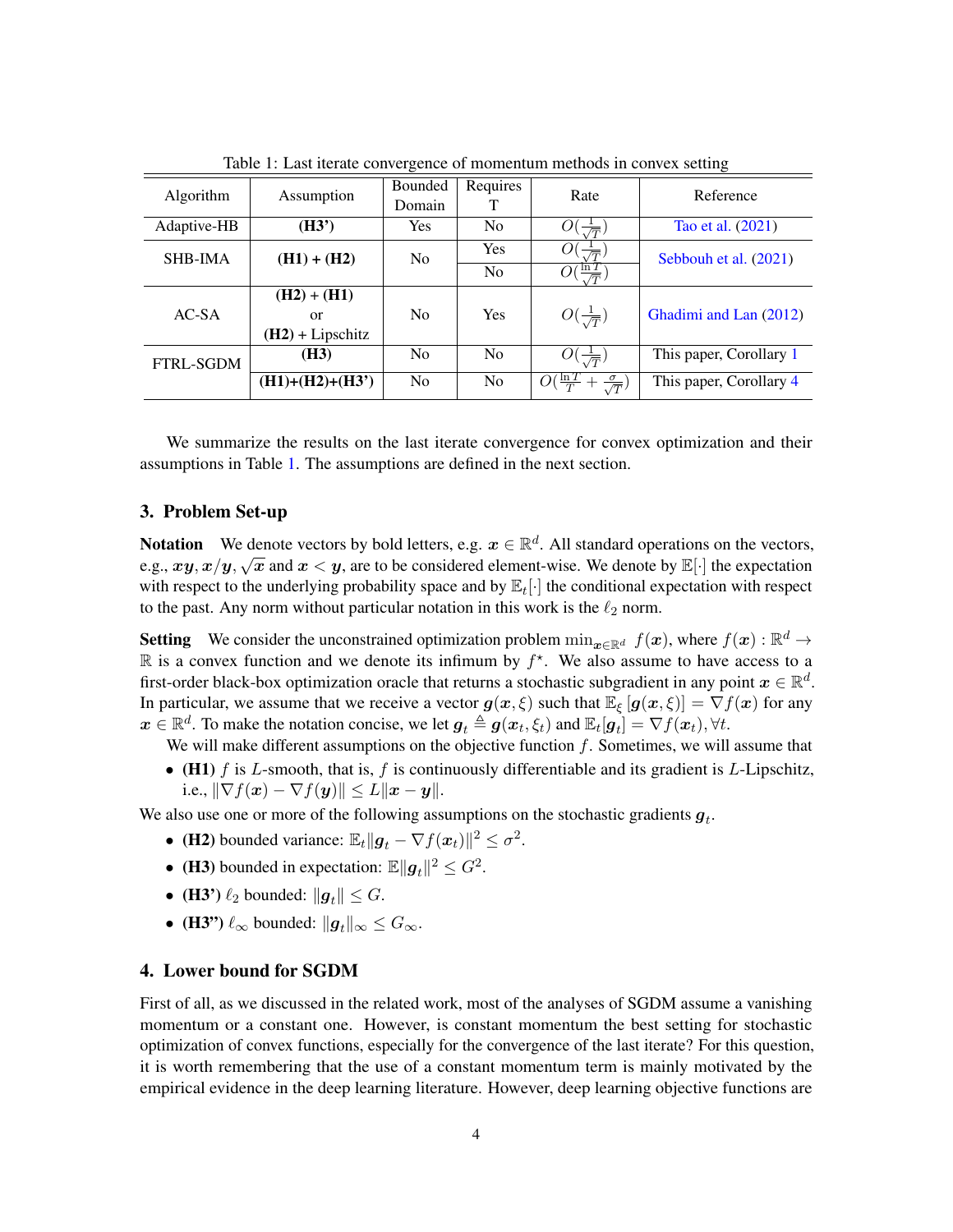non-convex and the convex setting might be different. Also, the deep learning literature offers no theoretical explanations.

In this section, we show the surprising result that for SGD with any constant momentum, there in this section, we show the surprising result that for SOD with any constant momentum, there exists a function for which the lower bound of the last iterate is  $\Omega\left(\ln T/\sqrt{T}\right)$ . Our proof extends the one in [Harvey et al.](#page-13-7) [\(2019\)](#page-13-7) to SGD with momentum.

We consider SGDM with constant momentum factors  $\beta$  and  $\nu > 0$  in [\(1\)](#page-0-1), where  $g_t \in \partial f(x_t)$ and a polynomial stepsize  $\eta_t = c \cdot t^{-\alpha}, 0 \leq \alpha \leq \frac{1}{2}$  $\frac{1}{2}$ .

Let X denote the Euclidean ball with radius  $\frac{2c}{1-\beta}$  in  $\mathbb{R}^T$ . For any fixed  $\beta$ ,  $\nu$  and  $\alpha$ , we introduce the following function. Define  $f: \mathcal{X} \to \mathbb{R}$  and  $h_i \in \mathbb{R}^T$  for  $i \in [T+1]$  by

$$
f(\boldsymbol{x}) = \max_{i \in [T+1]} \boldsymbol{h}_i^T \boldsymbol{x}, \quad h_{i,j} = \begin{cases} a_j, & 1 \le j < i \\ -b_j, & i = j < T \\ 0, & i < j \le T \end{cases}
$$
 (2)

where  $b_j = \frac{2j^{\alpha}}{\nu T^{\alpha}}$  and  $a_j = \frac{1-\beta}{2\nu (T-j+1)}$ . We have that  $\partial f(x_t)$  is the convex hull of  $h_i : i \in I(x)$ where  $\mathcal{I}(\boldsymbol{x}) = \{i : \boldsymbol{h}_i^T \boldsymbol{x} = f(\boldsymbol{x})\}.$ 

Note that f is Lipschitz over  $X$  since

$$
\|\boldsymbol{h}_i\|^2 \leq \sum_{i=1}^T a_i^2 + \frac{4}{\nu^2} \leq \frac{1}{4\nu^2} \sum_{i=1}^T \frac{1}{i^2} + \frac{4}{\nu^2} \leq \frac{5}{\nu^2}.
$$

Also, inf $\mathbf{x} \in \mathcal{X}$   $f(\mathbf{x})$  is non-positive since  $f(0) = 0$ .

**Theorem 1 (Lower bound of SGDM)** *Fix a polynomial stepsize sequence*  $\eta_t = c \cdot t^{-\alpha}$ , where  $0 \leq \alpha \leq \frac{1}{2}$  $\frac{1}{2}$ , momentum factors  $\beta$  in  $[0,1)$  and  $\nu > 0$ , and a number of iterations  $T \geq 1$ . Then, there *exists a function* f *in* [\(2\)](#page-4-0) *such that the* T-th *iterate of SGDM with stepsizes*  $\eta_t$  *and momentum factors* β *and* ν *satisfies*

$$
f(\boldsymbol{x}_T) - f^{\star} \ge \frac{c(1-\beta)\ln T}{2\nu T^{\alpha}}
$$

Before proving it, we stress that  $\ln T$  cannot be cancelled by any setting of  $\beta$ . Indeed, the above lower bound can be instantiated by any  $\beta$  and any T. Hence, for a given  $\beta$ , there exists T large enough such that  $\ln T$  is constant-times bigger than  $\frac{1}{1-\beta}$ .

**Proof** Define a sequence  $z_t$  for  $t \in [T + 1]$  as follows:  $z_1 = 0$  and

<span id="page-4-2"></span>
$$
\boldsymbol{z}_{t+1} = \boldsymbol{z}_t - \nu \eta_t \sum_{i=1}^t \beta^{t-i} \boldsymbol{h}_i . \tag{3}
$$

<span id="page-4-3"></span><span id="page-4-1"></span><span id="page-4-0"></span>.

We will show that  $z_t$  are exactly the updates of SGDM and  $f(z_{T+1}) \ge \Omega(\frac{\ln T}{T^{\alpha}})$ . We will use the following two lemmas.

**Lemma 2** Let  $b_j = \frac{2j^{\alpha}}{\nu T^{\alpha}}$ ,  $a_j = \frac{1-\beta}{2\nu(T-j+1)}$ , and  $\eta_j = c \cdot j^{-\alpha}$ .  $z_t$  is defined as in [\(3\)](#page-4-1). Then, for  $t \leq j$ ,  $z_{t,j} = 0$ , and for  $t > j$ ,  $z_{t,j} \ge \frac{c}{T^{\alpha}}$  and  $z_{t,j} \le \frac{2c}{(1-\beta)T^{\alpha}}$ .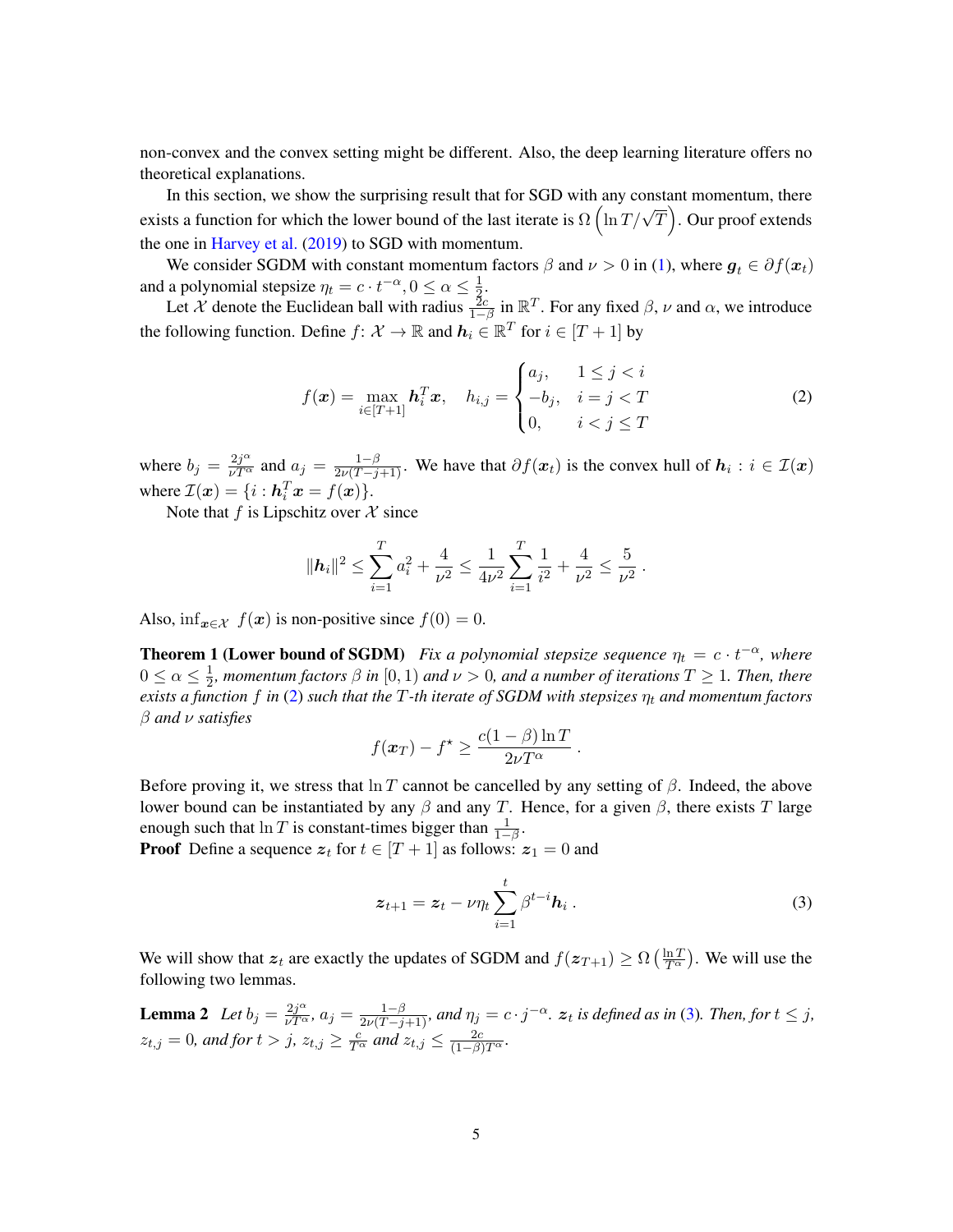**Proof** [Proof of Lemma [2\]](#page-4-2) We first prove by induction that when  $t \leq j$ ,  $z_{t,j} = 0$ . First,  $z_1 = 0$ . Also, suppose it holds for t. Then, in the case of  $t + 1$ , for any  $j \ge t + 1$ ,

<span id="page-5-0"></span>
$$
z_{t+1,j} = z_{t,j} - \nu \eta_t \sum_{i=1}^t \beta^{t-i} h_{i,j} = 0 - 0 = 0,
$$

which implies  $t \leq j$ ,  $z_{t,j} = 0$  holds. Next, we claim that  $z_t$  satisfies

$$
z_{t,j} \ge \nu \left( b_j \eta_j - \frac{a_j}{1-\beta} \sum_{k=j+1}^t \eta_k \right), \quad j < t \le T.
$$
 (4)

We prove [\(4\)](#page-5-0) by induction. For any  $t$ ,  $z_{t,t-1}$  satisfies (4) since

$$
z_{t+1,t} = z_{t,t} - \nu \eta_t \sum_{i=1}^t \beta^{t-i} h_{i,t} = -\nu \eta_t h_{t,t} = \nu \eta_t b_t.
$$

Then, suppose [\(4\)](#page-5-0) holds for any  $j < t$ . We show that it holds for any  $j < t + 1$ . We already proved for  $j = t$ . For  $j < t$ ,

$$
z_{t+1,j} = z_{t,j} - \nu \eta_t \sum_{i=1}^t \beta^{t-i} h_{i,j} = z_{t,j} - \nu \eta_t \sum_{i=j}^t \beta^{t-i} h_{i,j}
$$
  
\n
$$
= z_{t,j} + \nu \eta_t \beta^{t-j} b_j - \nu \eta_t \sum_{i=j+1}^t \beta^{t-i} h_{i,j} \ge z_{t,j} - \nu \eta_t \sum_{i=j+1}^t \beta^{t-i} a_j
$$
  
\n
$$
\ge \nu \left( b_j \eta_j - \frac{a_j}{1-\beta} \sum_{k=j+1}^t \eta_k \right) - \nu \eta_t \sum_{i=j+1}^t \beta^{t-i} a_j
$$
  
\n
$$
\ge \nu \left( b_j \eta_j - \frac{a_j}{1-\beta} \sum_{k=j+1}^t \eta_k - a_j \sum_{i=j+1}^t \beta^{t-i} \sum_{k=j+1}^t \eta_k \right)
$$
  
\n
$$
\ge \nu \left( b_j \eta_j - \frac{a_j}{1-\beta} \sum_{k=j+1}^t \eta_k \right),
$$
 (5)

where in the second inequality we used the induction hypothesis.

Using that 
$$
b_j = \frac{2j^{\alpha}}{\nu T^{\alpha}}
$$
,  $a_j = \frac{1-\beta}{2\nu(T-j+1)}$ , and  $\eta_j = \frac{c}{j^{\alpha}}$ , we have  
\n
$$
(5) = \frac{2c}{T^{\alpha}} - \frac{c}{2(T-j+1)} \sum_{k=j+1}^{t} \frac{1}{k^{\alpha}}.
$$
\n(6)

<span id="page-5-2"></span><span id="page-5-1"></span>.

 $\blacksquare$ 

By Lemma [8](#page-16-2) in the Appendix [A,](#page-16-3) we have that for  $0 < \alpha \leq \frac{1}{2}$  $\frac{1}{2}$ ,  $(6) \geq \frac{2c}{T^{\alpha}} - \frac{c}{T^{\alpha}} \geq \frac{c}{T^{\alpha}}$  $(6) \geq \frac{2c}{T^{\alpha}} - \frac{c}{T^{\alpha}} \geq \frac{c}{T^{\alpha}}$ , and for  $\alpha = 0$ ,  $(6) \geq 2c - \frac{(t-j-1)c}{(T-j+1)} \geq c$  $(6) \geq 2c - \frac{(t-j-1)c}{(T-j+1)} \geq c$ . Thus, we have  $z_{t,j} \geq \frac{c}{T^{\alpha}}$ .

<span id="page-5-3"></span>For the upper bound, from the above analysis we have

$$
z_{t+1,j} \le z_{t,j} + \nu \eta_t \beta^{t-j} b_j \le \nu b_j \sum_{i=j}^t \eta_i \beta^{i-j} \le \nu b_j \eta_j \sum_{i=j}^t \beta^{i-j} \le \frac{2c}{(1-\beta)T^{\alpha}}
$$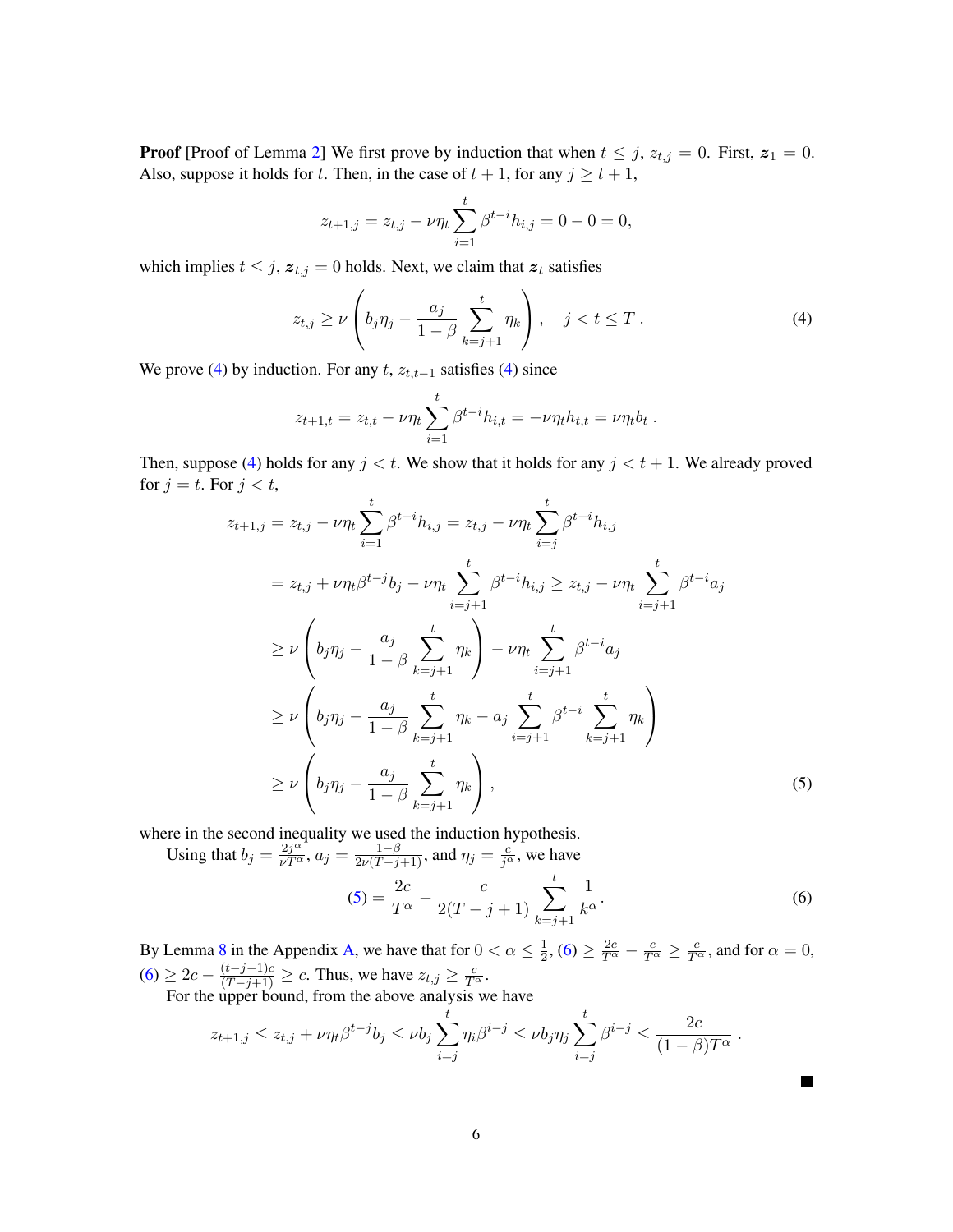**Lemma 3**  $f(z_t) = h_t^T z_t$  for any  $t \in [T + 1]$ . The subgradient oracle for f at  $z_t$  returns  $h_t$ .

**Proof** [Proof of Lemma [3\]](#page-5-3) We claim that  $h_t^T z_t = h_i^T z_t$  for all  $i < t$  and  $h_t^T z_t > h_i^T z_t$  for all  $1 \leq i < t$ .

When  $i < t$ ,  $z_t$  is supported on the first  $t - 1$  coordinates, while  $h_t$  and  $h_i$  agree on the first  $t - 1$ coordinates.

In the case of  $i > t$ , by the definition of  $z_t$  and  $h_t$ , we have

$$
\boldsymbol{z}_t^T(\boldsymbol{h}_t - \boldsymbol{h}_i) = \sum_{j=1}^{t-1} z_{t,j}(h_{t,j} - h_{i,j}) = \sum_{j=i}^{t-1} z_{t,j}(h_{t,j} - h_{i,j}) = z_{t,j}(a_i + b_i) + \sum_{j=i+1}^{t-1} z_{t,j}a_j > 0.
$$

Thus, we have proved  $f(z_t) = h_t^T z_t$  by the definition. Moreover,  $\mathcal{I}(z_t) = \{i : h_i^T z_t = f(z_t)\} =$  $\{t, \dots, T+1\}$ . So the subgradient evaluated at  $z_t$  is  $h_t$ .

Now, we first get a lower bound and an upper bound of  $z_t$  using Lemma [2.](#page-4-2) Then, by Lemma [3,](#page-5-3) we have shown that  $z_t$  are exactly the updates of SGDM.

Thus, we have

$$
f(\boldsymbol{z}_{T+1}) = \boldsymbol{h}_{T+1}^T \boldsymbol{z}_{T+1} = \sum_{j=1}^T h_{T+1,j} z_{T+1,j} \ge \frac{c}{T^{\alpha}} \sum_{j=1}^T \frac{1-\beta}{2\nu(T-j+1)} \ge \frac{c(1-\beta)\ln T}{2\nu T^{\alpha}}.
$$

П

#### <span id="page-6-0"></span>5. FTRL-based SGDM

The lower bound for the last iterate in the previous section motivates us to study a different variant of SGDM. In particular, we aim to find a way to remove the  $\ln T$  term from the convergence rate.

[Defazio](#page-13-3) [\(2020\)](#page-13-3) points out that the stochastic primal averaging method [\(Tao et al.,](#page-15-4) [2018\)](#page-15-4) (which is also an instance of Algorithm 1 in [Cutkosky](#page-13-4) [\(2019\)](#page-13-4) with OMD):

$$
\boldsymbol{z}_{t+1} = \boldsymbol{z}_t - \gamma_t \boldsymbol{g}_t, \quad \boldsymbol{x}_{t+1} = s_t \boldsymbol{x}_t + (1 - s_t) \boldsymbol{z}_t
$$

could be one-to-one mapped to the momentum method

$$
\boldsymbol{m}_{t+1} = \beta_t \boldsymbol{m}_t + \boldsymbol{g}_t, \quad \boldsymbol{x}_{t+1} = \boldsymbol{x}_t - \alpha_t \boldsymbol{m}_t
$$

by setting  $\gamma_{t+1} = \frac{\gamma_t - \alpha_t}{\beta_{t+1}}$  $\frac{f_t - \alpha_t}{\beta_{t+1}}$ . While this is true, the convergence rate depends on the convergence rate of OMD with time-varying stepsizes, that in turn requires to assume that  $||x_t - x^*||^2 \le D^2$ . This is possible only by using a projection onto a bounded domain in each step.

Thus, to go beyound bounded domains, we propose to study a new variant of SGDM which has the following form (details in Algorithm [1\)](#page-7-1),

$$
\mathbf{m}_{t+1} = \beta_t \mathbf{m}_t + (1 - \beta_t) \mathbf{g}_t, \quad \mathbf{x}_{t+1} = s_t \mathbf{x}_t - \alpha_t \mathbf{m}_t.
$$

Note the presence of a shrinking factor  $s_t \leq 1$  in the iterates in each step. This variant comes naturally when using the primal averaging scheme with FTRL rather than OMD. Hence, we just denote it by FTRL-based SGDM. Now, this momentum variant inherits all the good properties of FTRL. In particular, we no longer need the bounded domain assumption. Moreover, we will show that it guarantees the optimal convergence  $O(\frac{1}{\sqrt{2}})$  $\frac{1}{T}$ ) [\(Agarwal et al.,](#page-13-8) [2012\)](#page-13-8) of the last iterate for convex and Lipschitz functions.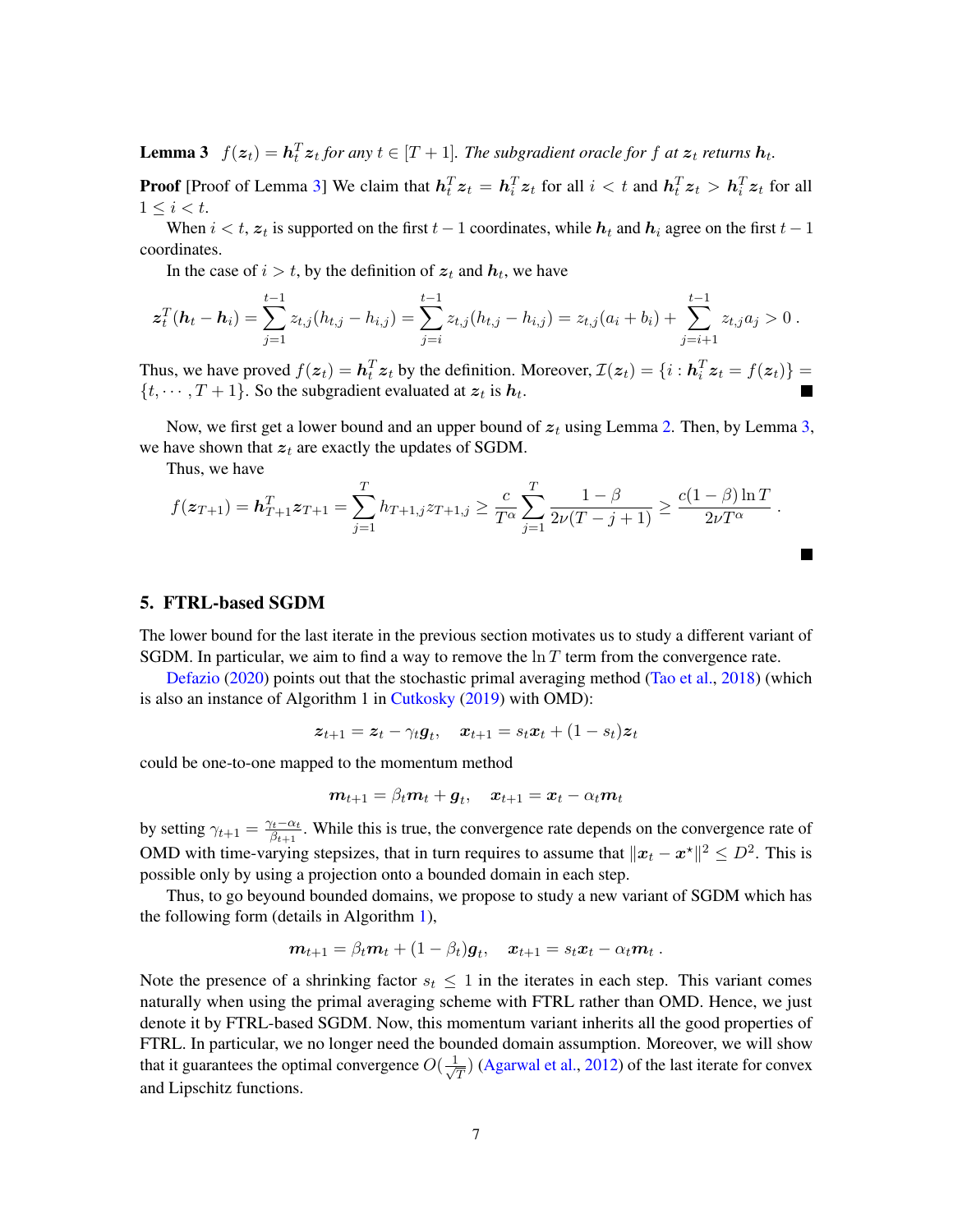#### Algorithm 1 FTRL-based SGDM

<span id="page-7-1"></span>1: **Input:** A sequence  $\alpha_1, ..., \alpha_T$ , with  $\alpha_1 > 0$ . Non-increasing sequence  $\gamma_1, ..., \gamma_{T-1}$ .  $m_0 = 0$ .  $\boldsymbol{x}_1 \in \mathbb{R}^d.$ 2: for  $t = 1, ..., T$  do 3: Get  $g_t$  at  $x_t$  such that  $\mathbb{E}_t [g_t] = \nabla f(x_t)$ 4:  $\beta_t = \frac{\sum_{i=1}^{t-1} \alpha_i}{\sum_{i=1}^{t} \alpha_i}$  (Define  $\sum_{i=1}^{0} \alpha_i = 0$ ) 5:  $\boldsymbol{m}_t = \beta_t \boldsymbol{m}_{t-1} + (1-\beta_t) \boldsymbol{g}_t$ 6:  $\boldsymbol{\eta}_t = \frac{\alpha_{t+1} \sum_{i=1}^t \alpha_i}{\sum_{i=1}^{t+1} \alpha_i} \boldsymbol{\gamma}_t$ 7:  $\bm{x}_{t+1} = \frac{\sum_{i=1}^t \alpha_i}{\sum_{i=1}^{t+1} \alpha_i} \bm{x}_t + \frac{\alpha_{t+1}}{\sum_{i=1}^{t+1} \alpha_i} \bm{x}_1 - \bm{\eta}_t \bm{m}_t$ 8: end for

#### 5.1. Convergence Rates for FTRL-based SGDM

We first present a very general theorem for FTRL-based SGDM.

Theorem 4 *Under the assumption in Section [3,](#page-3-0) Algorithm [1](#page-7-1) guarantees*

<span id="page-7-4"></span>
$$
\mathbb{E}\left[f(\boldsymbol{x}_T)\right] - f^{\star} \leq \frac{1}{\sum_{t=1}^T \alpha_t} \mathbb{E}\left[\left\|\frac{\boldsymbol{x}_1 - \boldsymbol{x}^{\star}}{\sqrt{\gamma_{T-1}}}\right\|^2 + \sum_{t=1}^T \langle \gamma_{t-1}, \alpha_t^2 \boldsymbol{g}_t^2 \rangle\right].
$$

The above theorem is very general and it gives rise to a number of different variations of the FTRL-based SGDM. In particular, we can instantiate it with the following choices.

First, we consider the most used polynomial stepsize  $\frac{c}{\sqrt{t}}$  for convex and Lipschitz function, and the constant stepsize  $\frac{c}{\sqrt{T}}$  if T is given in advance.

**Corollary [1](#page-7-1)** Assume (H3) and set  $\alpha_t = 1$  for all t. Algorithm 1 with either  $\gamma_{t-1} = \frac{c}{G}$  $\frac{c}{G\sqrt{t}}\cdot\mathbf{1}$  or  $\gamma_{t-1} = \frac{c}{G}$  $\frac{c}{G\sqrt{T}}\cdot\mathbf{1}$  guarantees

<span id="page-7-3"></span><span id="page-7-0"></span>
$$
\mathbb{E}[f(\boldsymbol{x}_T)] - f^* \leq \frac{\|\boldsymbol{x}_1 - \boldsymbol{x}^*\|^2 G}{c\sqrt{T}} + \frac{2cG}{\sqrt{T}}.
$$

The above corollary tells that both of these two stepsizes give the optimal bound  $O(\frac{1}{\sqrt{2}})$  $\frac{1}{\overline{T}})$  for the last iterate. Next, we will show that if we use an adaptive<sup>[2](#page-7-2)</sup> stepsize, Algorithm [1](#page-7-1) gives a datadependent convergence rate for the last iterate. We first consider a global version of the AdaGrad stepsize as in [Streeter and McMahan](#page-15-12) [\(2010\)](#page-15-12); [Li and Orabona](#page-14-10) [\(2019\)](#page-14-10); [Ward et al.](#page-15-13) [\(2019\)](#page-15-13).

**Corollary 2** *Assume* (**H3'**) and take  $\gamma_t = \frac{\alpha \cdot 1}{\sqrt{\epsilon + \sum_{i=1}^t \alpha_i^2 ||g_i||^2}}, \epsilon > 0, 1 \le t \le T$  and  $\alpha_t = 1$ . Then, *Algorithm [1](#page-7-1) guarantees*

$$
\mathbb{E}\left[f(\boldsymbol{x}_T)\right] - f^{\star} \leq \frac{1}{T} \left[ \left( \frac{\|\boldsymbol{x}_1 - \boldsymbol{x}^{\star}\|^2}{\alpha} + 2\alpha \right) \mathbb{E} \sqrt{\sum_{t=1}^T \|\boldsymbol{g}_t\|^2 + \epsilon} + \frac{\alpha G^2}{\sqrt{\epsilon}} \right] .
$$

<span id="page-7-2"></span><sup>2.</sup> Even if widely used in the literature, it is a misnomer to call these stepsize "adaptive": an algorithm can be adaptive to some unknown quantities (if proved so), not the stepsizes.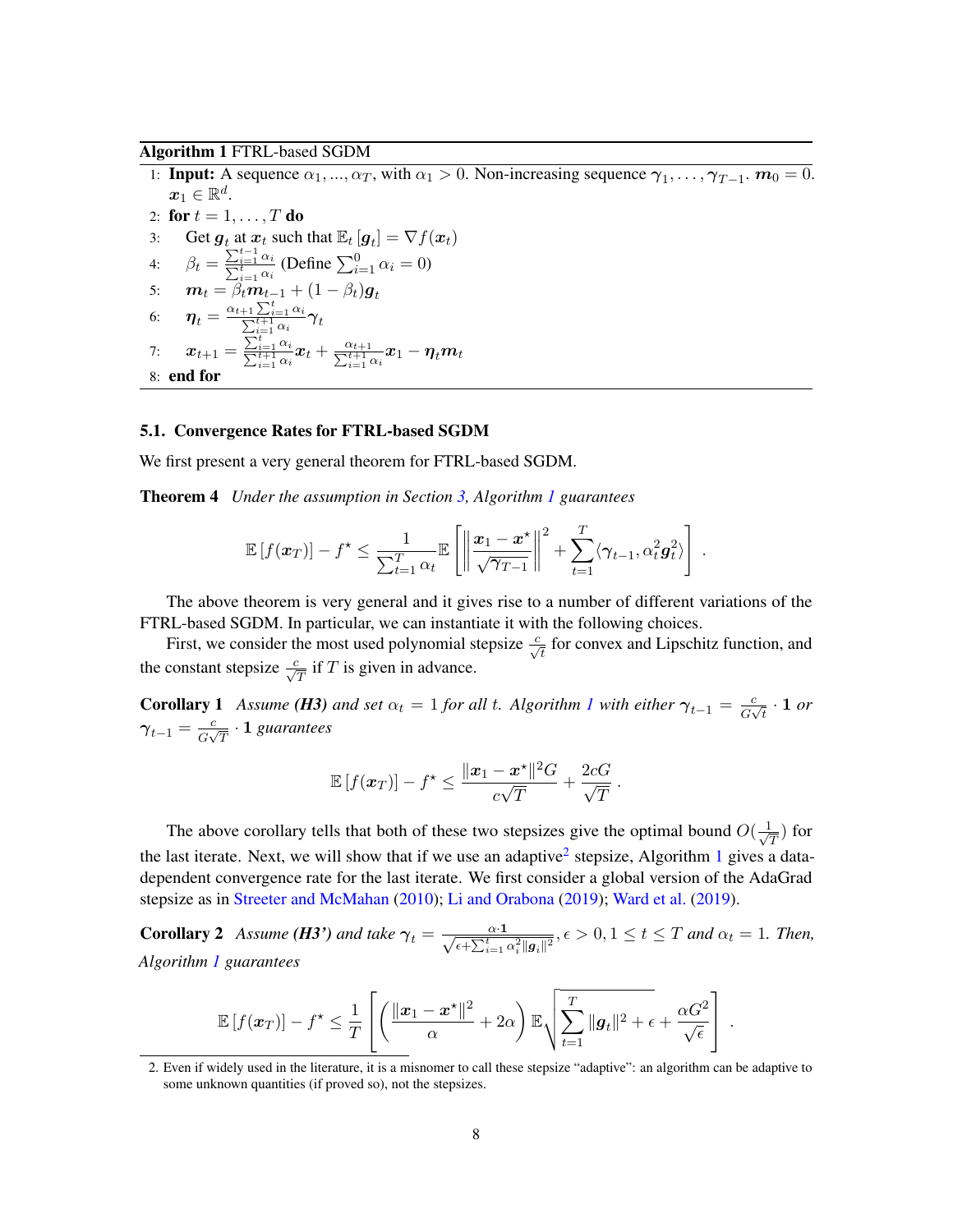We also state a result for the coordinate-wise AdaGrad stepsizes [\(McMahan and Streeter,](#page-14-11) [2010;](#page-14-11) [Duchi et al.,](#page-13-9) [2010\)](#page-13-9).

**Corollary 3** *Assume* (*H3*") and set  $\gamma_t = \frac{\alpha}{\sqrt{\epsilon + \sum_{i=1}^t \alpha_i^2 g_i^2}}, \epsilon > 0, 1 \le t \le T$  and  $\alpha_t = 1$ . Then, *Algorithm [1](#page-7-1) guarantees*

<span id="page-8-3"></span>
$$
\mathbb{E}\left[f(\boldsymbol{x}_T)\right] - f^{\star} \leq \frac{1}{T} \left[ \left( \frac{\|\boldsymbol{x}_1 - \boldsymbol{x}^{\star}\|^2}{\alpha} + 2\alpha \right) \sum_{j=1}^d \mathbb{E}\left\{ \sum_{t=1}^T \boldsymbol{g}_{t,j}^2 + \epsilon + \frac{\alpha d G_{\infty}^2}{\sqrt{\epsilon}} \right\} \right].
$$

The above two corollaries show that the convergence bound are adaptive to the stochastic gradients. In words, in the worst case (i.e.,  $\sum_{t=1}^{T} ||g_t||^2 = O(T)$  and  $\sum_{t=1}^{T-1} g_{t,j}^2 = O(T)$ ), the convergence rate is  $O(\frac{1}{\sqrt{2}})$  $\frac{1}{T}$ ). However, when the stochastic gradients are small or sparse, the rate could be much faster than  $O(\frac{1}{\sqrt{2}})$  $\frac{1}{T}$ ). Moreover, the above results give very simple ways to obtain optimal convergence for the last iterate of first-order stochastic methods, that was still unclear if it could be obtained as discussed in [Jain et al.](#page-14-3) [\(2019,](#page-14-3) [2021\)](#page-14-4).

<span id="page-8-0"></span>Also, we now show that if in addition  $f$  is smooth, the last iterate of FTRL-based momentum with the global adaptive stepsize of Corollary [2](#page-7-3) gives adaptive rates of convergence that interpolate between  $O(\frac{1}{\sqrt{2}})$  $\frac{1}{T}$ ) and  $O(\frac{\ln T}{T})$  $\frac{1T}{T}).$ 

Corollary 4 *Assume (H1). Then, under the same assumption and parameter setting of Corollary [2,](#page-7-3) Algorithm [1](#page-7-1) guarantees*

$$
\mathbb{E}\left[f(\boldsymbol{x}_T)\right] - f^{\star} \leq \frac{C}{T} \left( \sqrt{\epsilon + 4L^2 C^2 \ln^2 T + 4LC\sqrt{\epsilon} \ln T + \frac{2\alpha G^2}{\sqrt{\epsilon}}} + \frac{\alpha G^2}{\sqrt{\epsilon}} \right) + \frac{\sqrt{2}C\sigma}{\sqrt{T}}
$$
  
where  $C \triangleq \left( \frac{\|\boldsymbol{x}_1 - \boldsymbol{x}^{\star}\|^2}{\alpha} + 2\alpha \right)$ .

Observe that when  $\sigma = 0$ , namely when there is no noise on the gradients, the rate of  $O(\frac{\ln T}{T})$  $\frac{1}{T}$ ) is obtained. As far as we know, the above theorems are the first convergence guarantees for the last iterate of momentum algorithms with adaptive learning rates in unconstrained convex optimization.

#### 5.2. Convergence Rate in Interpolation Regime

Now we assume that  $F(\mathbf{x}) = \mathbb{E}_{\xi}[f(\mathbf{x}, \xi)]$  and that the stochastic gradient is calculated drawing one function in each time step and calculating its gradient:  $g_t = \nabla f(x_t, \xi_t)$ . In this scenario, it makes sense to consider the *interpolation* condition [\(Needell et al.,](#page-14-12) [2015;](#page-14-12) [Ma et al.,](#page-14-13) [2018\)](#page-14-13)

<span id="page-8-2"></span>
$$
x^* \in \operatorname*{argmin}_{x} F(x) \Rightarrow x^* \in \operatorname*{argmin}_{x} f(x, \xi), \forall \xi.
$$
 (7)

<span id="page-8-1"></span>.

This condition says that the problem is "easy", in the sense that all the functions in the expectation share the same minimizer. This case morally corresponds to the case in which there is no noise on the stochastic gradients. However, this condition seems weaker because it says that only in the optimum the gradient is exact and noisy everywhere else. We will also assume that each function  $f(x, \xi)$  is L-smooth in the first argument.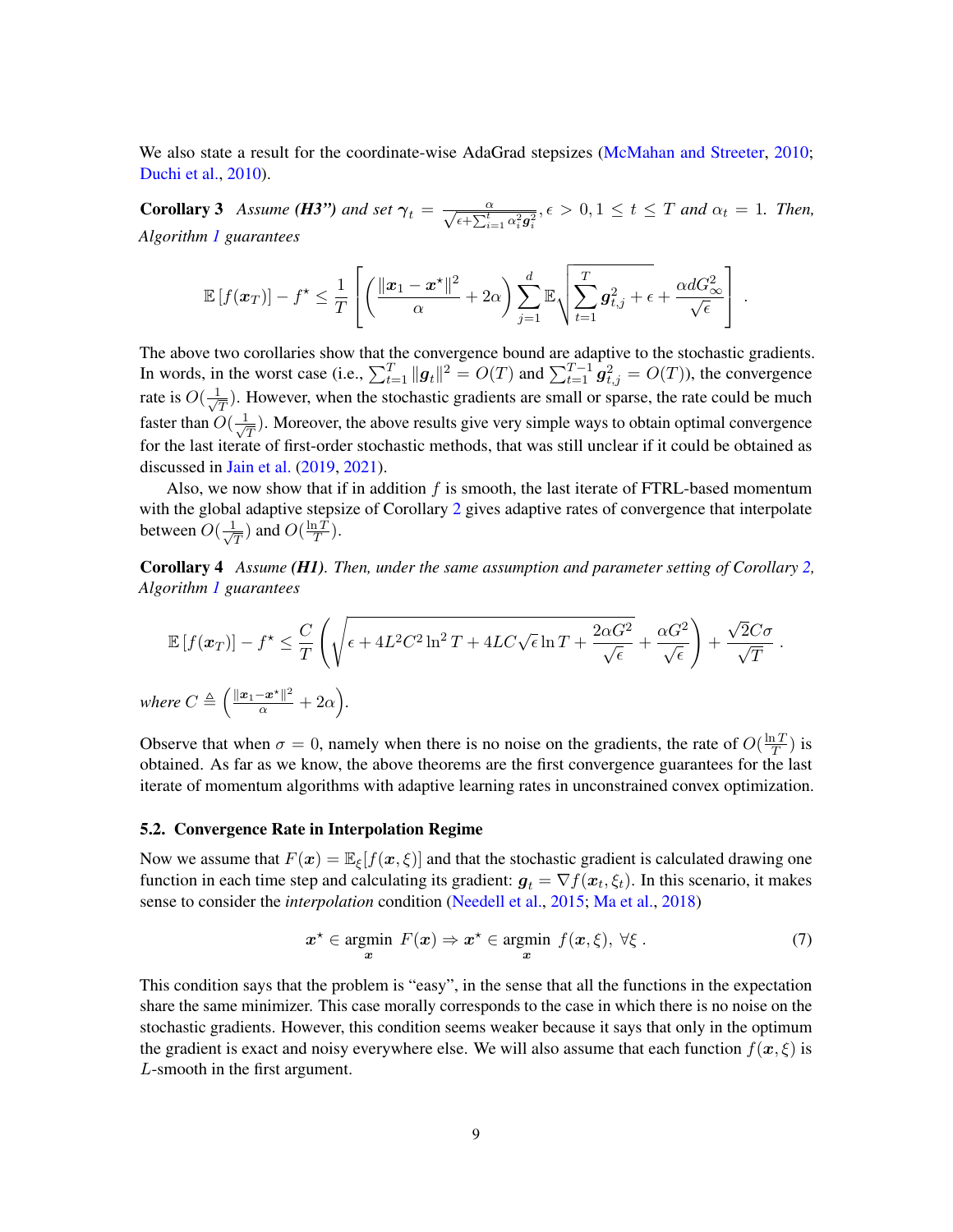Algorithm 2 Anytime Online-to-Batch [\(Cutkosky,](#page-13-4) [2019\)](#page-13-4)

<span id="page-9-0"></span>1: **Input:** Online learning algorithm A with convex domain D,  $\alpha_1, ..., \alpha_T$ , with  $\alpha_1 > 0$ .

2: Get Initial point  $w_1$  from  $A$ 

3: for  $t = 1, \ldots, T$  do 4:  $\bm{x}_t = \frac{\sum_{i=1}^t \alpha_i \bm{w}_i}{\sum_{i=1}^t \alpha_i}$ 5: Play  $x_t$ , receive subgradient  $g_t$ 6: Send  $\ell_t(\boldsymbol{x}) = \langle \alpha_t \boldsymbol{g}_t, \boldsymbol{x} \rangle$  to A as the tth loss 7: Get  $w_{t+1}$  from A 8: end for

Algorithm 3 Anytime Online-to-Batch with FTRL

<span id="page-9-1"></span>1: **Input:**  $\alpha_1, ..., \alpha_T$ , with  $\alpha_t > 0$ .  $0 < \gamma_{t+1} \leq \gamma_t$ . 2: Initialize  $w_1$ 3: for  $t = 1, \ldots, T$  do 4:  $\bm{x}_t = \frac{\sum_{i=1}^t \alpha_i \bm{w}_i}{\sum_{i=1}^t \alpha_i}$ 5: Play  $x_t$ , receive subgradient  $g_t$ 6:  $\boldsymbol{w}_{t+1} = \boldsymbol{w}_1 - \boldsymbol{\gamma}_t \sum_{i=1}^{t} \alpha_i \boldsymbol{g}_i$ 7: end for

Theorem 5 *Assume (H1) (H3'). Then, under the interpolation assumption in* [\(7\)](#page-8-1)*, Algorithm [1](#page-7-1) with*  $\boldsymbol{\gamma}_t = \frac{\alpha \cdot \mathbf{1}}{\sqrt{\epsilon + \sum_{i=1}^t \alpha_i^2 \|\boldsymbol{g}_i\|^2}}, \epsilon > 0$  guarantees

$$
\mathbb{E}\left[F(\boldsymbol{x}_T)\right] - F(\boldsymbol{x}^\star) \leq \frac{C}{T} \left( \sqrt{\epsilon + 4L^2 C^2 \ln^2 T + 4LC\sqrt{\epsilon} \ln T + \frac{2\alpha G^2}{\sqrt{\epsilon}}} + \frac{\alpha G^2}{\sqrt{\epsilon}} \right) .
$$
  
where  $C \triangleq \left( \frac{\|\boldsymbol{x}_1 - \boldsymbol{x}^\star\|^2}{\alpha} + 2\alpha \right)$ .

To the best of our knowledge, this is the first convergence rate for the last iterate of momentum methods in the interpolation setting.

#### 5.3. Proofs

Before presenting the proofs of our convergence rates, we revisit the Online-to-Batch algorithm (Algorithm [2\)](#page-9-0) by [Cutkosky](#page-13-4) [\(2019\)](#page-13-4), which introduce a modification to any online learning algorithm to obtain a guarantee on the last iterate in the stochastic convex setting.

**Lemma 6** *[\(Cutkosky,](#page-13-4) [2019,](#page-13-4) Theorem 1) Assume* (*H[2](#page-9-0)*)*. Then, for all*  $x^* \in D$ *, Algorithm 2 guarantees* 

$$
\mathbb{E}[f(\boldsymbol{x}_T)] - f^* \leq \mathbb{E}\left[\frac{R_T(\boldsymbol{x}^*)}{\sum_{t=1}^T \alpha_t}\right]
$$

<span id="page-9-2"></span>.

Set  $\psi_t(\boldsymbol{x}) = \|\frac{\boldsymbol{x}_1 - \boldsymbol{x}}{\sqrt{\gamma_{t-1}}}\|^2, 1 \le t \le T$  as the regularizers of FTRL, where  $\gamma_{t+1} \le \gamma_t$  and  $\gamma_0 > 0$ . Then, we write FTRL with loss  $\ell_t(\boldsymbol{w}) = \langle \alpha_t \boldsymbol{g}_t, \boldsymbol{w} \rangle$  as

$$
\boldsymbol{w}_t \in \operatornamewithlimits{argmin}_{\boldsymbol{w} \in \mathbb{R}^d} \ \psi_t(\boldsymbol{w}) + \sum_{i=1}^{t-1} \langle \alpha_i \boldsymbol{g}_i, \boldsymbol{w} \rangle = \boldsymbol{w}_1 - \gamma_{t-1} \sum_{i=1}^{t-1} \alpha_i \boldsymbol{g}_i \ .
$$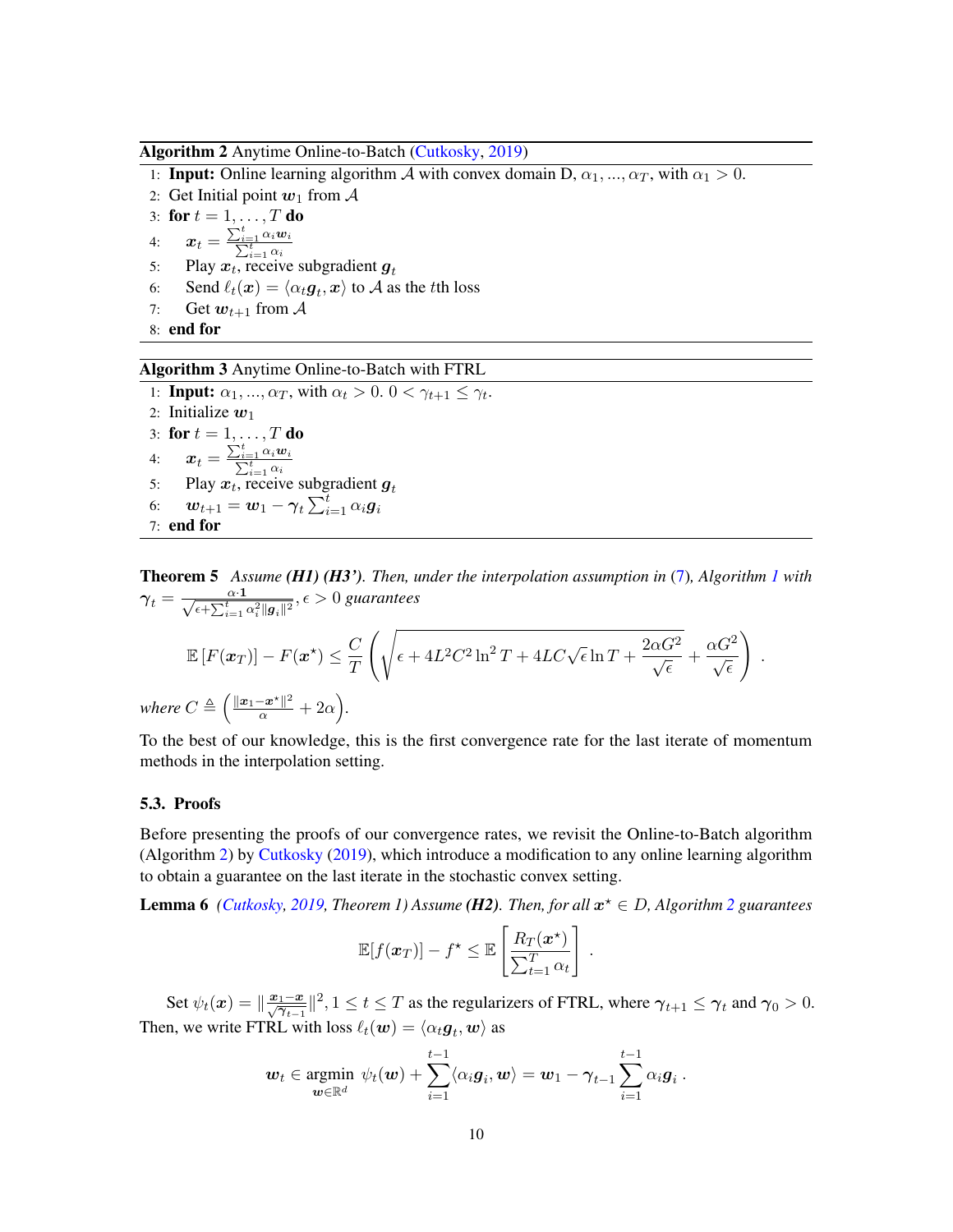We then plug FTRL into Algorithm [2](#page-9-0) and it gives Algorithm [3.](#page-9-1) Hence, using the well-known regret upper bound of FTRL (Lemma [9](#page-16-4) in the Appendix [B\)](#page-16-5), we get the following Lemma.

Lemma 7 *Under the same setting with Lemma [6,](#page-9-2) Algorithm [3](#page-9-1) guarantees*

<span id="page-10-0"></span>
$$
\mathbb{E}\left[f(\boldsymbol{x}_T)\right] - f^{\star} \leq \frac{1}{\sum_{t=1}^T \alpha_t} \mathbb{E}\left[\left\|\frac{\boldsymbol{u} - \boldsymbol{x}_1}{\sqrt{\gamma_{T-1}}}\right\|^2 + \sum_{t=1}^T \langle \gamma_{t-1}, \alpha_t^2 \boldsymbol{g}_t^2 \rangle\right].
$$

Now we prove the connection between the FTRL-based SGDM and Algorithm [3.](#page-9-1) **Proof** [Proof of Theorem [4\]](#page-7-4) We prove that the updates of  $x_t$  in Algorithm [1](#page-7-1) can be one-to-one mapped to the updates of  $x_t$  Algorithm [3](#page-9-1) when  $w_1 = x_1$ .

The update of  $x_t$  in Algorithm [3](#page-9-1) can be written as following:

$$
\boldsymbol{x}_{t+1} = \frac{\sum_{i=1}^{t} \alpha_i}{\sum_{i=1}^{t+1} \alpha_i} \boldsymbol{x}_t + \frac{\alpha_{t+1}}{\sum_{i=1}^{t+1} \alpha_i} \boldsymbol{w}_{t+1} = \frac{\sum_{i=1}^{t} \alpha_i}{\sum_{i=1}^{t+1} \alpha_i} \boldsymbol{x}_t + \frac{\alpha_{t+1}}{\sum_{i=1}^{t+1} \alpha_i} \left( \boldsymbol{w}_1 - \gamma_t \sum_{i=1}^{t} \alpha_i \boldsymbol{g}_i \right) .
$$

It is enough to prove that for any  $t$ ,  $\eta_t m_t = \frac{\alpha_{t+1}}{\sum_{i=1}^{t+1} \alpha_i} (\gamma_t \sum_{i=1}^t \alpha_i g_i)$ . We claim it is true and prove it by induction.

When  $t = 1$ , it holds that  $\eta_1 m_1 = \frac{\alpha_2 \alpha_1}{\alpha_1 + \alpha_2}$  $\frac{\alpha_2 \alpha_1}{\alpha_1 + \alpha_2} \gamma_1 g_1$ . Suppose it holds for  $t = k - 1, k \ge 2$ . Then in the case of  $t = k$ , we have

$$
\pmb{\eta}_k \pmb{m}_k
$$

$$
\begin{split}\n&= \left(\frac{\sum_{i=1}^{k-1}\alpha_i}{\sum_{i=1}^k\alpha_i} \mathbf{m}_{k-1} + \frac{\alpha_k}{\sum_{i=1}^k\alpha_i} \mathbf{g}_k\right) \cdot \frac{\alpha_{k+1} \sum_{i=1}^k \alpha_i}{\sum_{i=1}^{k+1}\alpha_i} \gamma_k \\
&= \left(\frac{\sum_{i=1}^{k-1}\alpha_i}{\sum_{i=1}^k\alpha_i} \left(\frac{1}{\eta_{k-1}} \frac{\alpha_k}{\sum_{i=1}^k\alpha_i} \gamma_{k-1} \sum_{i=1}^{k-1}\alpha_i \mathbf{g}_i\right) + \frac{\alpha_k}{\sum_{i=1}^k\alpha_i} \mathbf{g}_k\right) \cdot \frac{\alpha_{k+1} \sum_{i=1}^k \alpha_i}{\sum_{i=1}^{k+1}\alpha_i} \gamma_k \\
&= \frac{\alpha_{k+1} \sum_{i=1}^k \alpha_i}{\sum_{i=1}^{k+1}\alpha_i} \gamma_k \cdot \left(\frac{\sum_{i=1}^{k-1}\alpha_i}{\sum_{i=1}^k\alpha_i} \left(\frac{\sum_{i=1}^{k-1}\alpha_i \mathbf{g}_i}{\sum_{i=1}^{k-1}\alpha_i}\right) + \frac{\alpha_k}{\sum_{i=1}^k\alpha_i} \mathbf{g}_k\right) = \frac{\alpha_{k+1}}{\sum_{i=1}^{k+1}\alpha_i} \gamma_k \sum_{i=1}^k \alpha_i \mathbf{g}_i .\n\end{split}
$$

where in the first equation we used the definitions of  $\eta_k$  and  $m_k$  and in the second equality we used the induction step. So we proved the above claim. Thus, we can directly use Lemma [7.](#page-10-0)  $\blacksquare$ 

The proof of Corollary 1 is immediate and we omit it, while the proofs of Corollaries 2-4 are standard and they are presented in the Appendix [C.](#page-17-0) Instead, here we show the proof of Theorem [5.](#page-8-2) **Proof** [Proof of Theorem [5\]](#page-8-2) By Theorem [4,](#page-7-4) we have

<span id="page-10-1"></span>
$$
\mathbb{E}\left[F(\boldsymbol{x}_T)\right] - F(\boldsymbol{x}^\star) \leq \frac{2}{T} \left(\frac{\|\boldsymbol{x}_1 - \boldsymbol{x}^\star\|^2}{\alpha} + 2\alpha\right) \sqrt{\mathbb{E}\sum_{t=1}^T \|\nabla f(\boldsymbol{x}_t, \xi_t)\|^2 + \epsilon} + \frac{\alpha G^2}{\sqrt{\epsilon}}\,. \tag{8}
$$

Under the interpolation condition and  $L$ -smoothness of the functions  $f$ , it satisfies that

$$
\mathbb{E}\sum_{t=1}^T \|\nabla f(\boldsymbol{x}_t,\xi_t)\|^2 \leq 2L\mathbb{E}\left[\sum_{t=1}^T \left(f(\boldsymbol{x}_t,\xi_t) - f(\boldsymbol{x}^\star,\xi_t)\right)\right] \leq 2L\sum_{t=1}^T \mathbb{E}\left[F(\boldsymbol{x}_t)\right] - F(\boldsymbol{x}^\star).
$$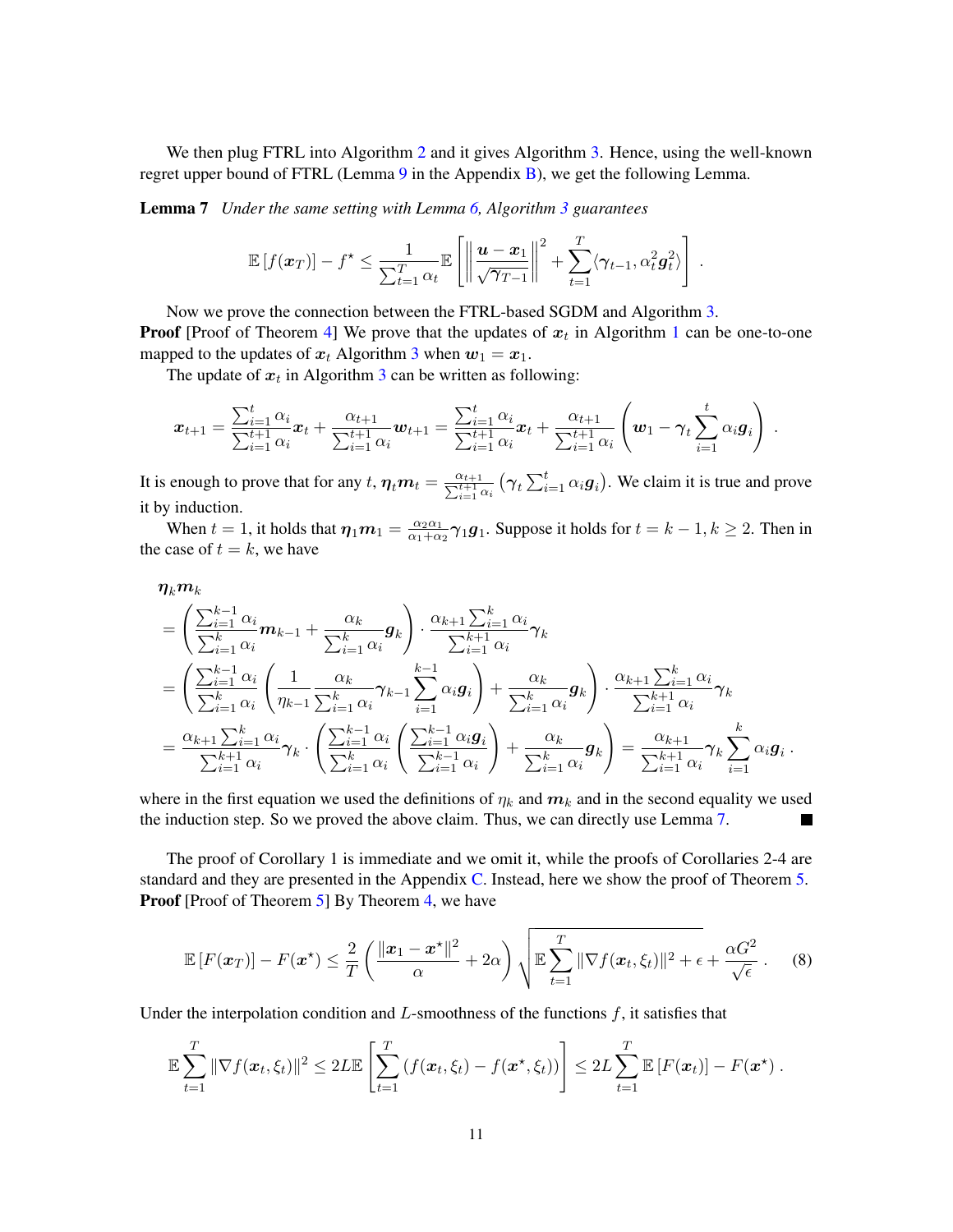

<span id="page-11-1"></span>Figure 1: Squared hinge loss for classification, objective value vs number of epoch.



Figure 2: Hinge loss for classification, objective value vs number of epoch.

Use  $(8)$  on each  $t$  to get

$$
\sum_{t=1}^T \mathbb{E}\left[F(\boldsymbol{x}_t)\right] - F(\boldsymbol{x}^*) \leq \sum_{t=1}^T \frac{1}{t} \left[ \left( \frac{\|\boldsymbol{x}_1 - \boldsymbol{x}^*\|^2}{\alpha} + 2\alpha \right) \sqrt{\frac{\mathbb{E}\sum_{i=1}^t \|\nabla f(\boldsymbol{x}_i, \xi_i)\|^2 + \epsilon} + \frac{\alpha G^2}{\sqrt{\epsilon}}} \right] \leq \left( \frac{\|\boldsymbol{x}_1 - \boldsymbol{x}^*\|^2}{\alpha} + 2\alpha \right) \cdot \left( \sqrt{\frac{\mathbb{E}\sum_{t=1}^T \|\nabla f(\boldsymbol{x}_t, \xi_t)\|^2 + \epsilon} + \frac{\alpha G^2}{\sqrt{\epsilon}}} \right) \ln T \,.
$$

Then, we solve for  $\mathbb{E} \sum_{t=1}^T \|\nabla f(\boldsymbol{x}_t, \xi_t)\|^2$  and get

$$
\mathbb{E}\sum_{t=1}^T \|\nabla f(\boldsymbol{x}_t, \xi_t)\|^2
$$
  
\$\leq 4L^2 \left(\frac{\|\boldsymbol{x}\_1 - \boldsymbol{x}^\star\|^2}{\alpha} + 2\alpha\right)^2 \ln^2 T + 4L\sqrt{\epsilon} \left(\frac{\|\boldsymbol{x}\_1 - \boldsymbol{x}^\star\|^2}{\alpha} + 2\alpha\right) \ln T + \frac{2\alpha G^2}{\sqrt{\epsilon}}\$ .

<span id="page-11-2"></span>

Using this expression in [\(8\)](#page-10-1), we have the stated bound.

## <span id="page-11-0"></span>6. Empirical Results

We have presented a family of FTRL-based SGDM algorithms, that exhibit optimal convergence of the last iteration. These algorithms are motivated by a new lower bound that shows that constant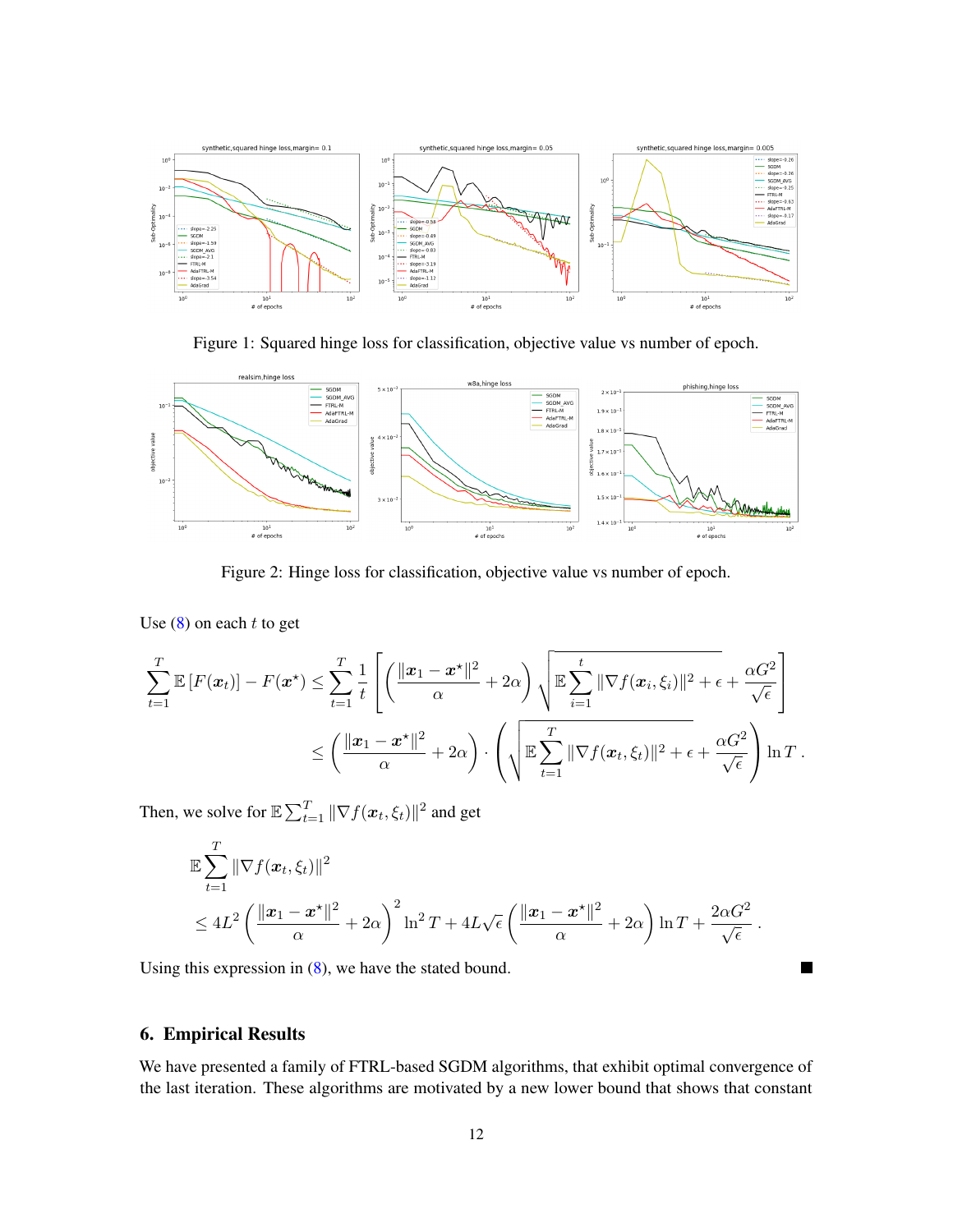momentum SGDM is provably suboptimal to minimize convex Lipschitz functions. However, the theory guarantees only an improvement of  $\ln T$ , so it is unlikely to make a difference in practical applications. Yet, we also perform some experiments to show that FTRL-based momentum methods have also interesting empirical properties.

We compare FTRL-M (Algorithm [1,](#page-7-1)  $\gamma_t = \frac{c \cdot 1}{\sqrt{t}}$ ), AdaFTRL-M (Algorithm 1,  $\gamma_t = \frac{\alpha}{\sqrt{\epsilon + \sum_{i=1}^t \alpha_i^2 g_i^2}}$ ) with classic SGDM ( $\beta = 0.9$ ), SGDM-AVG (averaged iterates of SGDM,  $\beta = 0.9$ ), and Ada-Grad [\(McMahan and Streeter,](#page-14-11) [2010;](#page-14-11) [Duchi et al.,](#page-13-9) [2010\)](#page-13-9). The initial stepsizes for all the algorithms were tuned with a fine grid-searching procedure.

Synthetic Data For the first experiment, we generate synthetic data and test the algorithms following the protocol in [Vaswani et al.](#page-15-14) [\(2019\)](#page-15-14). We generate a synthetic binary classification dataset with  $n = 8000$  and the dimension  $d = 100$ . We make the data linearly separable with a margin, in which case the interpolation condition is satisfied. We train linear classifiers with the squared hinge loss:  $f(\boldsymbol{w}) = \sum_{i=1}^{n} (\max(0, 1 - y_i \boldsymbol{w}^T \boldsymbol{x}_i))^2$ . Note that the loss function is smooth and  $f(\boldsymbol{w}^*) = 0$ . In this case, the optimal convergence rate is at least as fast as  $1/T$ .

We plot the suboptimality gap versus the number of epochs with different margin values in Figure [1,](#page-11-1) in loglog plots. Also, we add a line to fit the curves, where the slopes represent the power of t. From Figure [1,](#page-11-1) we observe that two adaptive algorithms AdaGrad and AdaFTRL-M bring faster convergence and AdaFTRL-M has the biggest slope in all the cases. Also, the performance of FTRL-M is on par with SGDM and SGDM-AVG.

Real Data We also test the algorithms on real datasets. We use classification datasets from the LIBSVM website [\(Chang and Lin,](#page-13-10) [2001\)](#page-13-10); *real-sim*, *w8a*, and *phishing*. The details of the datasets are in Appendix [D.](#page-18-1)

We train linear classifiers with the hinge loss and no regularization:  $f(\boldsymbol{w}) = \sum_{i=1}^{n} (\max(0, 1 - \hat{w})$  $y_i\mathbf{w}^T\mathbf{x}_i$ ). The stochastic gradients are obtained evaluating the subgradient on one example at the time. We repeat the experiments for 5 times for each algorithm and report the average of 5 repetitions. We show the objective value versus the number of epochs in Figure [2.](#page-11-2)

The results show that the algorithms with non-adaptive stepsizes tend to perform worse than the ones with adaptive stepsizes. Moreover, the performance of AdaFTRL-M is close to the last iterate of AdaGrad and sometimes outperforms all the other algorithms, especially in the last iterations.

## <span id="page-12-0"></span>7. Conclusion

We have presented an analysis of the convergence of the last iterate of SGDM in the convex setting. We prove for the first time through a lower bound the suboptimal convergence rate for the last iterate of SGDM with constant momentum after  $T$  iterations. Moreover, we study a class of FTRL-based SGDM algorithms with increasing momentum and shrinking updates, of which the last iterate has optimal convergence rate without projections onto bounded domain nor knowledge of  $T$ . Furthermore, we present empirical results showing that FTRL-based SGDM with adaptive stepsize matches or outperforms the other similar algorithms in the last iterations.

In the future, we plan on studying the convergence in high probability of FTRL-based SGDM, similarly to the analysis in [Li and Orabona](#page-14-14) [\(2020\)](#page-14-14).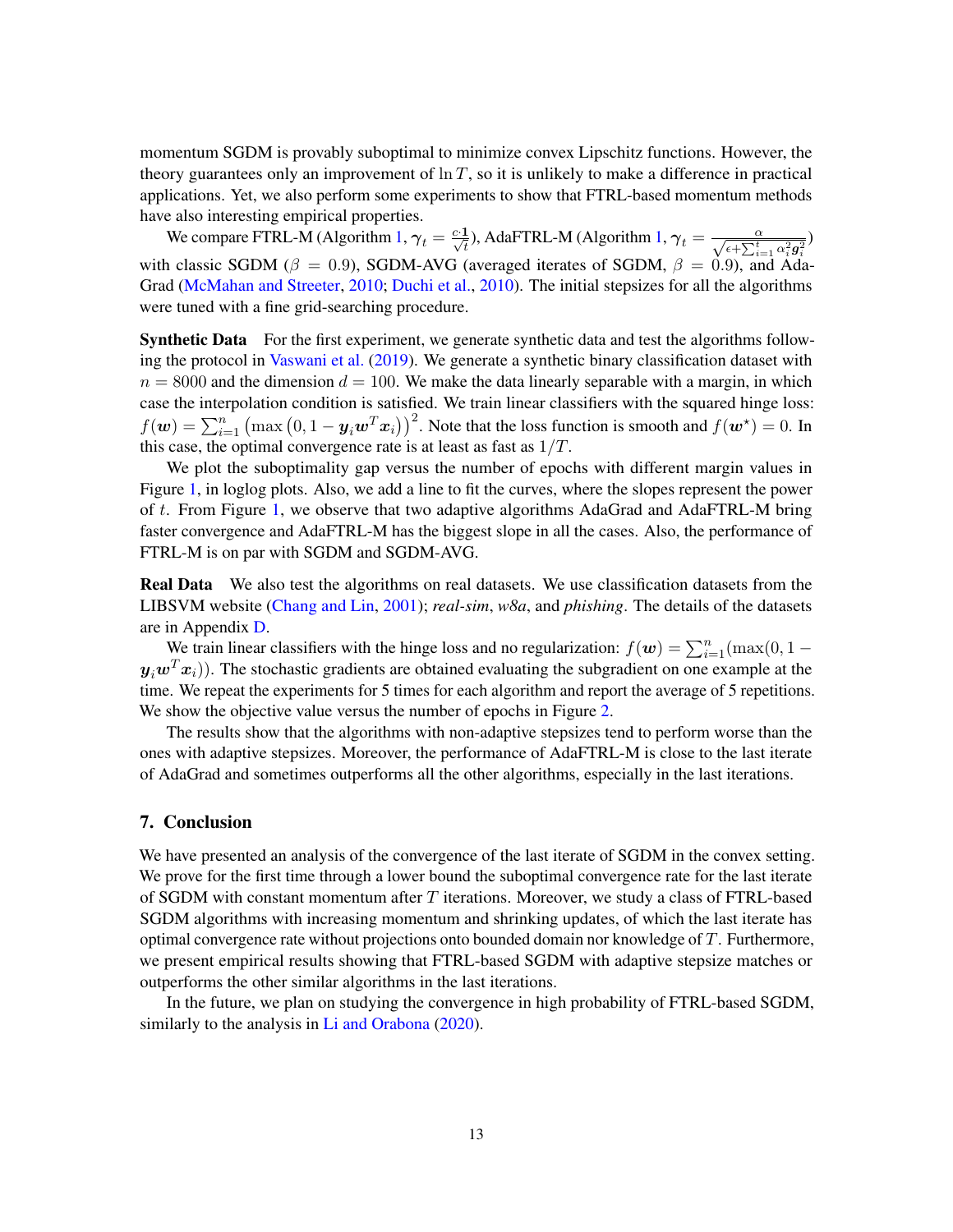## Acknowledgments

This material is based upon work supported by the National Science Foundation under the grants no. 1925930 "Collaborative Research: TRIPODS Institute for Optimization and Learning" and no. 2046096 "CAREER: Parameter-free Optimization Algorithms for Machine Learning".

## References

- <span id="page-13-5"></span>J. D. Abernethy, E. Hazan, and A. Rakhlin. Competing in the dark: An efficient algorithm for bandit linear optimization. In Rocco A. Servedio and Tong Zhang, editors, *Proc. of Conference on Learning Theory (COLT)*, pages 263–274. Omnipress, 2008.
- <span id="page-13-8"></span>A. Agarwal, P. L. Bartlett, P. Ravikumar, and M. J. Wainwright. Information-theoretic lower bounds on the oracle complexity of stochastic convex optimization. *IEEE Transactions on Information Theory*, 58(5):3235–3249, 2012.
- <span id="page-13-0"></span>A. Alacaoglu, Y. Malitsky, P. Mertikopoulos, and V. Cevher. A new regret analysis for Adam-type algorithms. In *International Conference on Machine Learning*, pages 202–210. PMLR, 2020.
- <span id="page-13-10"></span>C.-C. Chang and C.-J. Lin. *LIBSVM: a library for support vector machines*, 2001. Software available at [http://www.csie.ntu.edu.tw/˜cjlin/libsvm](http://www.csie.ntu.edu.tw/~cjlin/libsvm).
- <span id="page-13-4"></span>A. Cutkosky. Anytime online-to-batch, optimism and acceleration. In K. Chaudhuri and R. Salakhutdinov, editors, *Proc. of the 36th International Conference on Machine Learning*, volume 97 of *Proc. of Machine Learning Research*, pages 1446–1454, Long Beach, California, USA, 09–15 Jun 2019. PMLR.
- <span id="page-13-6"></span>A. Cutkosky and F. Orabona. Momentum-based variance reduction in non-convex SGD. In *Advances in Neural Information Processing Systems*, pages 15236–15245, 2019.
- <span id="page-13-3"></span>A. Defazio. Understanding the role of momentum in non-convex optimization: Practical insights from a lyapunov analysis. *arXiv preprint arXiv:2010.00406*, 2020.
- <span id="page-13-1"></span>A. Dieuleveut, N. Flammarion, and F. Bach. Harder, better, faster, stronger convergence rates for least-squares regression. *J. Mach. Learn. Res.*, 18(1):3520–3570, January 2017.
- <span id="page-13-9"></span>J. Duchi, E. Hazan, and Y. Singer. Adaptive subgradient methods for online learning and stochastic optimization. In *COLT*, 2010.
- <span id="page-13-11"></span>P. Gaillard, G. Stoltz, and T. Van Erven. A second-order bound with excess losses. In *Conference on Learning Theory*, pages 176–196. PMLR, 2014.
- <span id="page-13-2"></span>S. Ghadimi and G. Lan. Optimal stochastic approximation algorithms for strongly convex stochastic composite optimization i: A generic algorithmic framework. *SIAM Journal on Optimization*, 22 (4):1469–1492, 2012.
- <span id="page-13-7"></span>N. J. Harvey, C. Liaw, Y. Plan, and S. Randhawa. Tight analyses for non-smooth stochastic gradient descent. In *Conference on Learning Theory*, pages 1579–1613, 2019.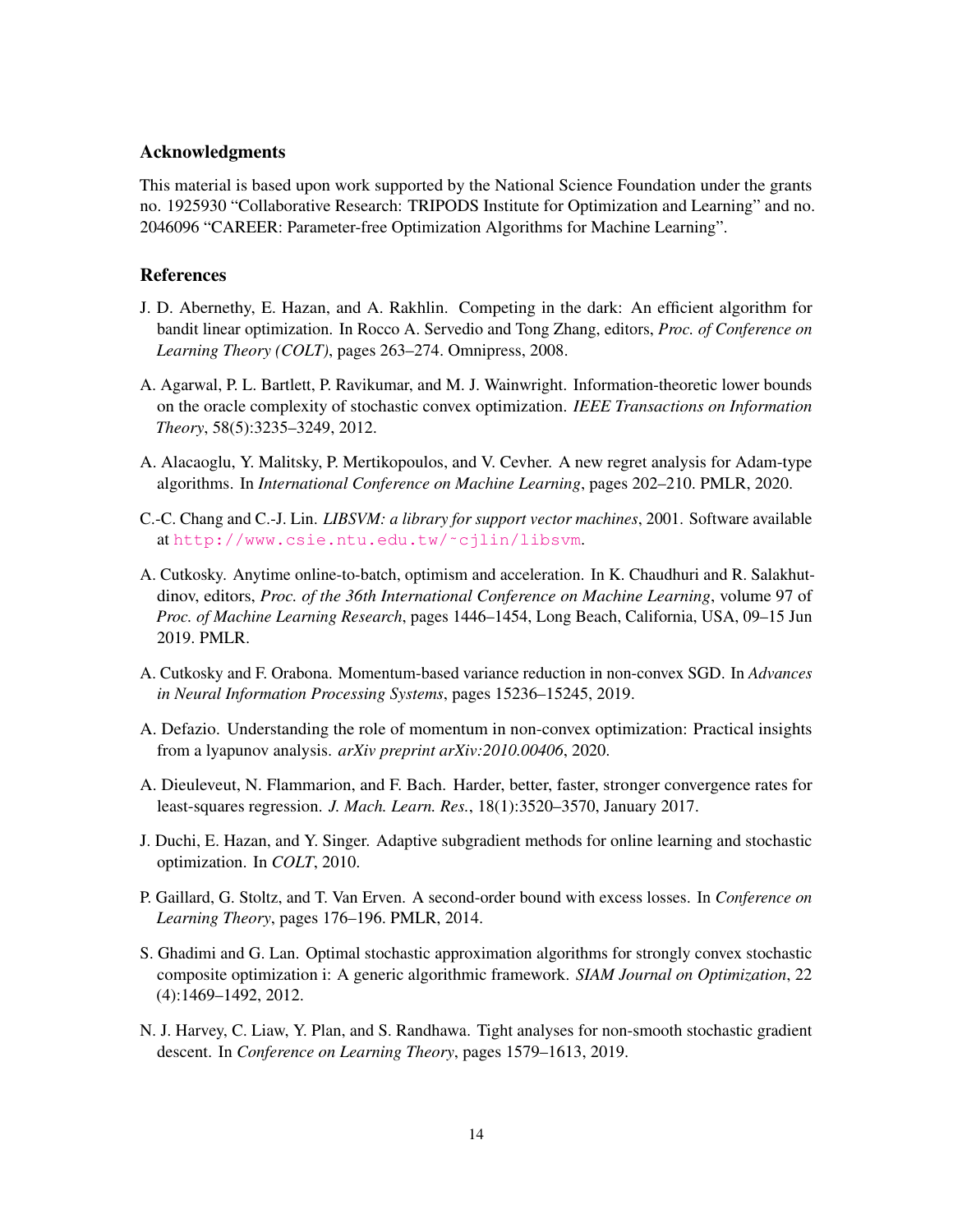- <span id="page-14-2"></span>P. Jain, S. M. Kakade, R. Kidambi, P. Netrapalli, and A. Sidford. Accelerating stochastic gradient descent for least squares regression. In S. Bubeck, V. Perchet, and P. Rigollet, editors, *Proceedings of the 31st Conference On Learning Theory*, volume 75 of *Proceedings of Machine Learning Research*, pages 545–604. PMLR, 06–09 Jul 2018.
- <span id="page-14-3"></span>P. Jain, D. Nagaraj, and P. Netrapalli. Making the last iterate of SGD information theoretically optimal. In A. Beygelzimer and D. Hsu, editors, *Proc. of the Conference on Learning Theory (COLT)*, volume 99 of *Proceedings of Machine Learning Research*, pages 1752–1755, Phoenix, USA, 25–28 Jun 2019. PMLR.
- <span id="page-14-4"></span>P. Jain, D. M. Nagaraj, and P. Netrapalli. Making the last iterate of sgd information theoretically optimal. *SIAM Journal on Optimization*, 31(2):1108–1130, 2021. doi: 10.1137/19M128908X.
- <span id="page-14-7"></span>S. Jelassi and A. Defazio. Dual averaging is surprisingly effective for deep learning optimization. *arXiv preprint arXiv:2010.10502*, 2020.
- <span id="page-14-6"></span>R. Kidambi, P. Netrapalli, P. Jain, and S. Kakade. On the insufficiency of existing momentum schemes for stochastic optimization. In *2018 Information Theory and Applications Workshop (ITA)*, pages 1–9. IEEE, 2018.
- <span id="page-14-0"></span>D. P. Kingma and J. Ba. Adam: A method for stochastic optimization. In *International Conference on Learning Representations (ICLR)*, 2015.
- <span id="page-14-9"></span>G. Lan. An optimal method for stochastic composite optimization. *Mathematical Programming*, 133 (1):365–397, 2012.
- <span id="page-14-10"></span>X. Li and F. Orabona. On the convergence of stochastic gradient descent with adaptive stepsizes. In *Proc. of the 22nd International Conference on Artificial Intelligence and Statistics, AISTATS*, 2019.
- <span id="page-14-14"></span>X. Li and F. Orabona. A high probability analysis of adaptive SGD with momentum. In *ICML 2020 Workshop on Beyond First Order Methods in ML Systems*, 2020.
- <span id="page-14-1"></span>Y. Liu, Y. Gao, and W. Yin. An improved analysis of stochastic gradient descent with momentum. *Advances in Neural Information Processing Systems*, 33, 2020.
- <span id="page-14-5"></span>L. Luo, Y. Xiong, Y. Liu, and X. Sun. Adaptive gradient methods with dynamic bound of learning rate. In *International Conference on Learning Representations*, 2018.
- <span id="page-14-13"></span>S. Ma, R. Bassily, and M. Belkin. The power of interpolation: Understanding the effectiveness of SGD in modern over-parametrized learning. In *International Conference on Machine Learning*, pages 3325–3334. PMLR, 2018.
- <span id="page-14-11"></span>H. B. McMahan and M. J. Streeter. Adaptive bound optimization for online convex optimization. In *COLT*, 2010.
- <span id="page-14-12"></span>D. Needell, N. Srebro, and R. Ward. Stochastic gradient descent, weighted sampling, and the randomized Kaczmarz algorithm. *Mathematical Programming*, 155:549–573, 2015.
- <span id="page-14-8"></span>A. Nemirovski, A. Juditsky, G. Lan, and A. Shapiro. Robust stochastic approximation approach to stochastic programming. *SIAM Journal on optimization*, 19(4):1574–1609, 2009.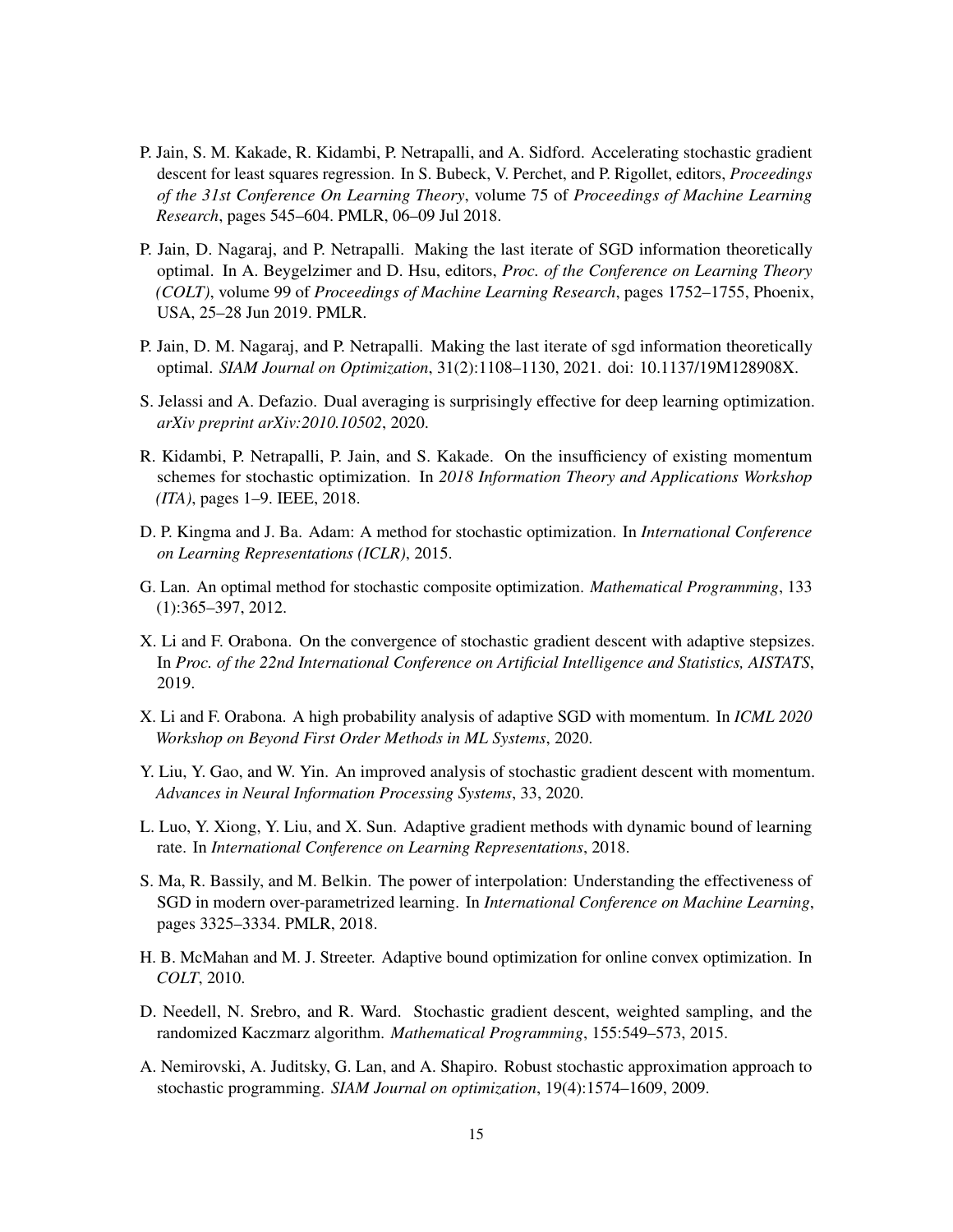- <span id="page-15-5"></span>A. S. Nemirovsky and D. Yudin. *Problem complexity and method efficiency in optimization*. Wiley, New York, NY, USA, 1983.
- <span id="page-15-1"></span>Y. Nesterov. A method for unconstrained convex minimization problem with the rate of convergence  $O(1/k^2)$ . In *Doklady AN SSSR (translated as Soviet. Math. Docl.)*, volume 269, pages 543–547, 1983.
- <span id="page-15-8"></span>Y. Nesterov. Primal-dual subgradient methods for convex problems. *Mathematical programming*, 120(1):221–259, 2009.
- <span id="page-15-3"></span>Y. Nesterov and V. Shikhman. Quasi-monotone subgradient methods for nonsmooth convex minimization. *Journal of Optimization Theory and Applications*, 165(3):917–940, 2015.
- <span id="page-15-15"></span>F. Orabona. A modern introduction to online learning. *arXiv preprint arXiv:1912.13213*, 2019.
- <span id="page-15-0"></span>B. T Polyak. Some methods of speeding up the convergence of iteration methods. *USSR Computational Mathematics and Mathematical Physics*, 4(5):1–17, 1964.
- <span id="page-15-2"></span>S. J. Reddi, A. Hefny, S. Sra, B. Poczos, and A. Smola. Stochastic variance reduction for nonconvex optimization. In *International conference on machine learning*, pages 314–323, 2016.
- <span id="page-15-9"></span>S. J. Reddi, S. Kale, and S. Kumar. On the convergence of Adam and beyond. In *International Conference on Learning Representations*, 2018.
- <span id="page-15-11"></span>O. Sebbouh, R. M Gower, and A. Defazio. Almost sure convergence rates for stochastic gradient descent and stochastic heavy ball. In *Conference on Learning Theory*, pages 3935–3971. PMLR, 2021.
- <span id="page-15-6"></span>S. Shalev-Shwartz. *Online Learning: Theory, Algorithms, and Applications*. PhD thesis, The Hebrew University, 2007.
- <span id="page-15-12"></span>M. Streeter and H. B. McMahan. Less regret via online conditioning, 2010. arXiv:1002.4862.
- <span id="page-15-7"></span>I. Sutskever, J. Martens, G. Dahl, and G. Hinton. On the importance of initialization and momentum in deep learning. In *International conference on machine learning*, pages 1139–1147, 2013.
- <span id="page-15-4"></span>W. Tao, Z. Pan, G. Wu, and Q. Tao. Primal averaging: A new gradient evaluation step to attain the optimal individual convergence. *IEEE transactions on cybernetics*, 50(2):835–845, 2018.
- <span id="page-15-10"></span>W. Tao, S. Long, G. Wu, and Q. Tao. The role of momentum parameters in the optimal convergence of adaptive Polyak's heavy-ball methods. In *International Conference on Learning Representations*, 2021.
- <span id="page-15-14"></span>S. Vaswani, F. Bach, and M. Schmidt. Fast and faster convergence of SGD for over-parameterized models and an accelerated Perceptron. In K. Chaudhuri and M. Sugiyama, editors, *Proc. of the 22nd International Conference on Artificial Intelligence and Statistics*, volume 89 of *Proc. of Machine Learning Research*, pages 1195–1204. PMLR, 16–18 Apr 2019.
- <span id="page-15-13"></span>R. Ward, X. Wu, and L. Bottou. AdaGrad stepsizes: Sharp convergence over nonconvex landscapes. In *International Conference on Machine Learning*, pages 6677–6686. PMLR, 2019.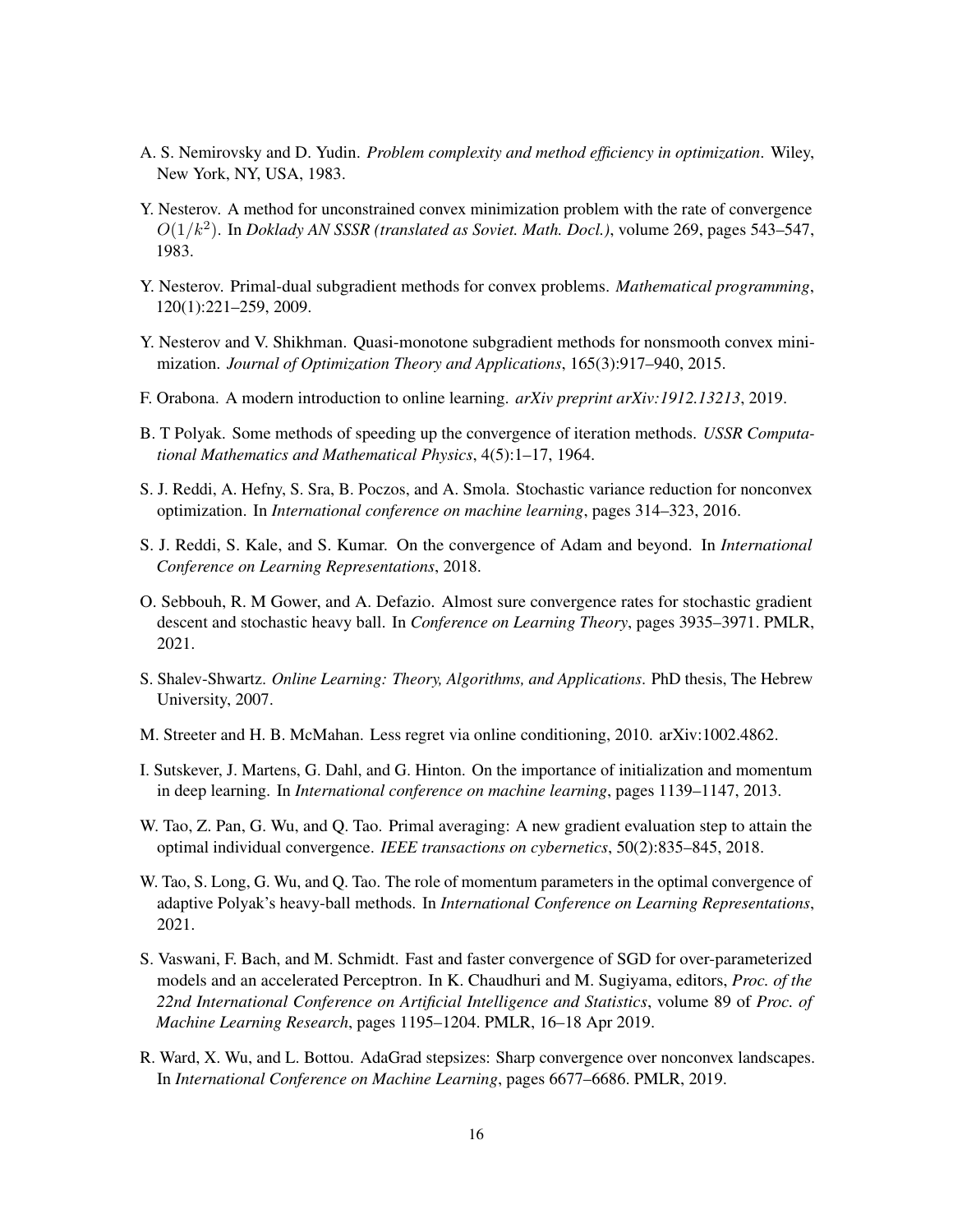- <span id="page-16-0"></span>M. K. Warmuth and A. K. Jagota. Continuous and discrete-time nonlinear gradient descent: Relative loss bounds and convergence. In *Electronic proceedings of the 5th International Symposium on Artificial Intelligence and Mathematics*, volume 326, 1997.
- <span id="page-16-1"></span>T. Yang, Q. Lin, and Z. Li. Unified convergence analysis of stochastic momentum methods for convex and non-convex optimization. *arXiv preprint arXiv:1604.03257*, 2016.

#### <span id="page-16-3"></span>Appendix A. Lemma for the Proof of Theorem [1](#page-4-3)

<span id="page-16-2"></span>**Lemma 8** *For any*  $1 \leq j \leq t \leq T$  *and*  $0 < \alpha \leq \frac{1}{2}$  $\frac{1}{2}$ , we have  $\frac{1}{T-j+1} \sum_{k=j+1}^{t} \frac{1}{j^{\alpha}} \leq \frac{2}{T^{\alpha}}$ .

Proof First, we observe that

$$
\sum_{k=j+1}^{t} \frac{1}{k^{\alpha}} \le \int_{j}^{t} \frac{1}{x^{\alpha}} dx = \frac{t^{1-\alpha} - j^{1-\alpha}}{1-\alpha} = \frac{1}{1-\alpha} \frac{t^{2-2\alpha} - j^{2-2\alpha}}{t^{1-\alpha} + j^{1-\alpha}}
$$

$$
\le \frac{1}{1-\alpha} \frac{(2-2\alpha)t^{1-2\alpha}(t-j)}{t^{1-\alpha} + j^{1-\alpha}} \le \frac{2(t-j)}{t^{\alpha}},
$$

where in the second inequality we used the convexity of  $f(x) = x^{2-2\alpha}, 0 < \alpha \leq \frac{1}{2}$  $\frac{1}{2}$ .

Then, we claim  $\frac{1}{T-j+1} \frac{t-j}{t^{\alpha}} \leq \frac{1}{T^{\alpha}}$ .  $\overline{T-j+1}$ 

Let  $g(x) = \frac{x-j}{x^{\alpha}}$ . The derivative  $g'(x) = \frac{1-\alpha+\frac{j}{x^{\alpha}}}{x^{\alpha}}$  is positive for all  $x > 0$  and  $j \ge 0$ . So it satisfies that  $\frac{t-j}{t^{\alpha}} \leq \frac{T-j}{T^{\alpha}}$ , which implies the claim.

## <span id="page-16-5"></span>Appendix B. Lemma for the Proof of Theorem [4](#page-7-4)

Algorithm 4 Follow-the-Regularized-Leader on Linearized Losses

<span id="page-16-6"></span>1: **Input:** Regularizers  $\psi_1, \dots, \psi_T : \mathbb{R}^d \to (-\infty, \infty]$ . 2: for  $t = 1, \ldots, T$  do 3:  $\boldsymbol{w}_t \in \mathop{\rm argmin}_{\boldsymbol{w} \in \mathbb{R}^d} \ \psi_t(\boldsymbol{w}) + \sum_{i=1}^{t-1} \langle \boldsymbol{g}_i, \boldsymbol{w} \rangle$ 4: Receive  $\ell_t : \mathbb{R}^d \to (-\infty, \infty]$  and pay  $\ell_t(\boldsymbol{w}_t)$ 5: Set  $g_t \in \partial \ell_t(\boldsymbol{w}_t)$ 6: end for

The following lemma is a well-known result for FTRL (see, e.g., [Orabona,](#page-15-15) [2019\)](#page-15-15).

**Lemma 9** Let  $\ell_t$  a sequence of convex loss functions. Set the sequence of regularizers as  $\psi_t(x) =$  $\left\Vert \frac{\boldsymbol{x}_{1}-\boldsymbol{u}}{\sqrt{\gamma_{t-1}}}\right\Vert$  $^2$ , where  $\boldsymbol{\gamma}_{t+1} \leq \boldsymbol{\gamma}_t$ ,  $t = 1, \ldots, T$ . Then, FTRL (Algorithm [4\)](#page-16-6) guarantees T 2  $\overline{a}$ 

<span id="page-16-4"></span>
$$
\sum_{t=1}^I \ell_t(\boldsymbol{x}_t) - \ell_t(\boldsymbol{u}) \leq \left\| \frac{\boldsymbol{u} - \boldsymbol{x}_1}{\sqrt{\gamma_{T-1}}} \right\|^2 + \frac{1}{2} \sum_{t=1}^I \langle \gamma_{t-1}, \boldsymbol{g}_t^2 \rangle.
$$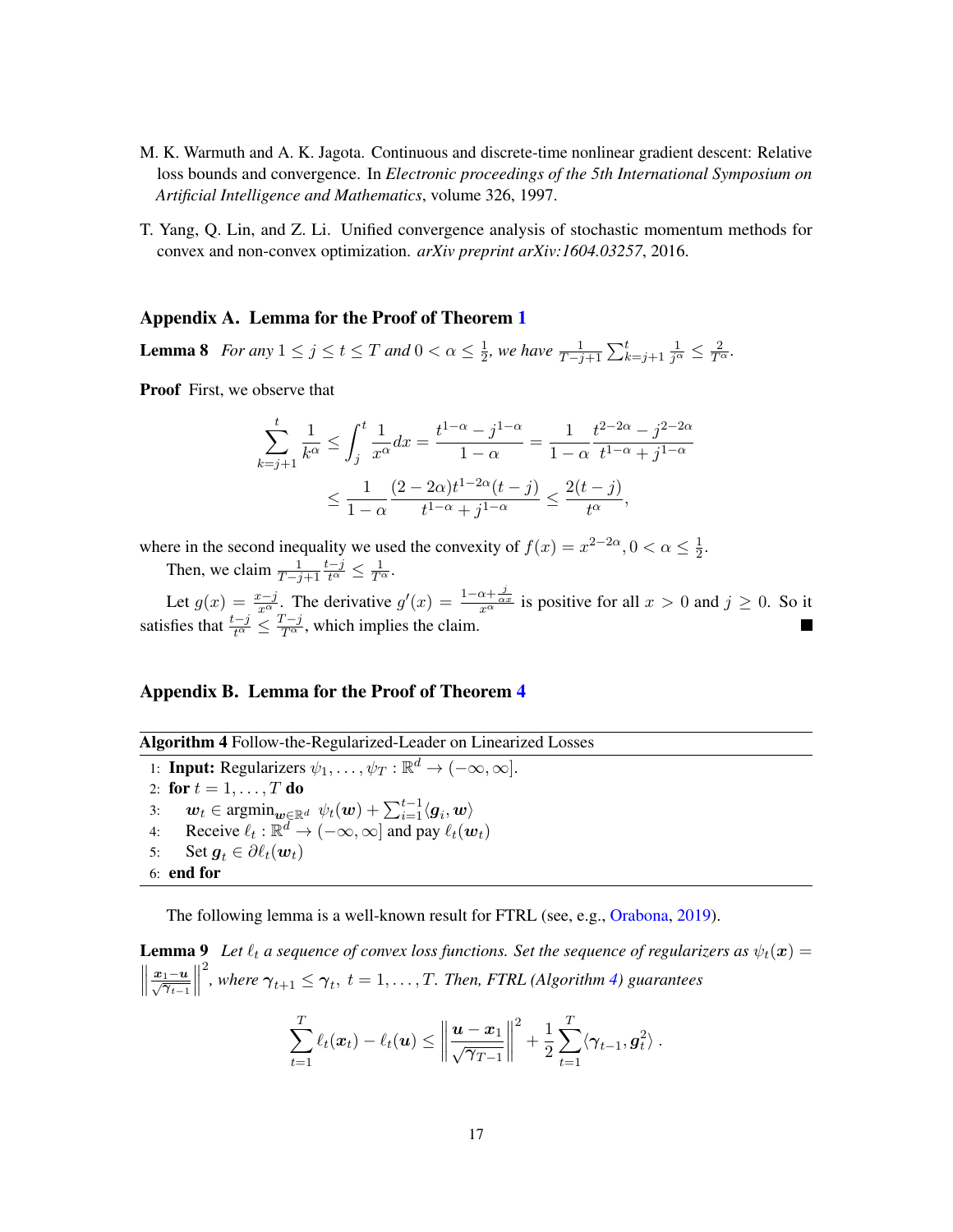## <span id="page-17-0"></span>Appendix C. Proofs of Corollaries 2-4

<span id="page-17-2"></span>First, we state some technical lemmas.

**Lemma 10** [\(Li and Orabona,](#page-14-10) [2019,](#page-14-10) Lemma 4) Let  $f : \mathbb{R}^d \to \mathbb{R}$  be M -smooth and bounded from below, then for all  $\boldsymbol{x} \in \mathbb{R}^d$ 

$$
\|\nabla f(\boldsymbol{x})\|^2 \le 2M(f(\boldsymbol{x}) - \inf_{\boldsymbol{y}\in\mathbb{R}} f(\boldsymbol{y}))\;.
$$

<span id="page-17-1"></span>**Lemma 11** *[\(Gaillard et al.,](#page-13-11) [2014,](#page-13-11) Lemma 14) Let*  $a_0 > 0$  *and*  $a_1, \ldots, a_m \in [0, A]$  *be real numbers and let*  $f : (0, +\infty) \to [0, +\infty)$  *nonincreasing function. Then* 

$$
\sum_{i=1}^m a_i f(a_0 + \dots + a_{i-1}) \leq \int_{a_0}^{\sum_{i=0}^m a_i} f(u) du + Af(a_0) .
$$

**Proof** Denote by  $s_t = \sum_{i=0}^t a_i$ .

$$
\sum_{i=1}^{m} a_i f(s_{i-1}) = \sum_{i=1}^{m} a_i f(s_i) + \sum_{i=1}^{m} a_i (f(s_{i-1}) - f(s_i))
$$
  
\n
$$
\leq \sum_{i=1}^{m} a_i f(s_i) + A \sum_{i=1}^{m} (f(s_{i-1}) - f(s_i))
$$
  
\n
$$
\leq \sum_{i=1}^{m} \int_{s_{i-1}}^{s_i} f(x) dx + A \sum_{i=1}^{m} (f(s_{i-1}) - f(s_i))
$$
  
\n
$$
\leq \int_{a_0}^{\sum_{i=0}^{m} a_i} f(u) du + Af(a_0),
$$

where the first inequality holds because  $f(x_{i-1}) \ge f(s_i)$  and  $a_i \le A$ , while the second inequality uses the fact that f is nonincreasing together with  $s_i - s_{i-1} = a_i$ .  $\blacksquare$ 

We can now present the proofs of the Corollaries 2-4. **Proof** [Proof of Corollary [2](#page-7-3) and Corollary [3\]](#page-8-3) By Lemma [11,](#page-17-1) for adaptive stepsize  $\gamma_t = \frac{\alpha \cdot 1}{\sqrt{\epsilon + \sum_{i=1}^t \alpha_i^2 ||g_i||^2}}$ , we have

$$
\sum_{t=1}^T \gamma_{t-1} \|g_t\|^2 = \sum_{t=1}^T \frac{\alpha \|g_t\|^2}{\sqrt{\epsilon + \sum_{i=1}^{t-1} \|g_i\|^2}} \leq 2\alpha \sqrt{\sum_{t=1}^T \|g_t\|^2} + \frac{\alpha G^2}{\sqrt{\epsilon}}.
$$

Similarly for  $\gamma_t = \frac{\alpha}{\sqrt{\epsilon + \sum_{i=1}^t \alpha_i^2 g_i^2}}$ , we have

$$
\sum_{t=1}^T \langle \boldsymbol{\gamma}_{t-1}, \boldsymbol{g}_t^2 \rangle = \sum_{j=1}^d \sum_{t=1}^T \frac{\alpha \boldsymbol{g}_{t,j}^2}{\sqrt{\epsilon + \sum_{i=1}^{t-1} \boldsymbol{g}_{i,j}^2}} \leq 2\alpha \sum_{j=1}^d \sqrt{\sum_{t=1}^T \boldsymbol{g}_{t,j}^2} + \frac{\alpha d G_{\infty}^2}{\sqrt{\epsilon}}~.
$$

 $\blacksquare$